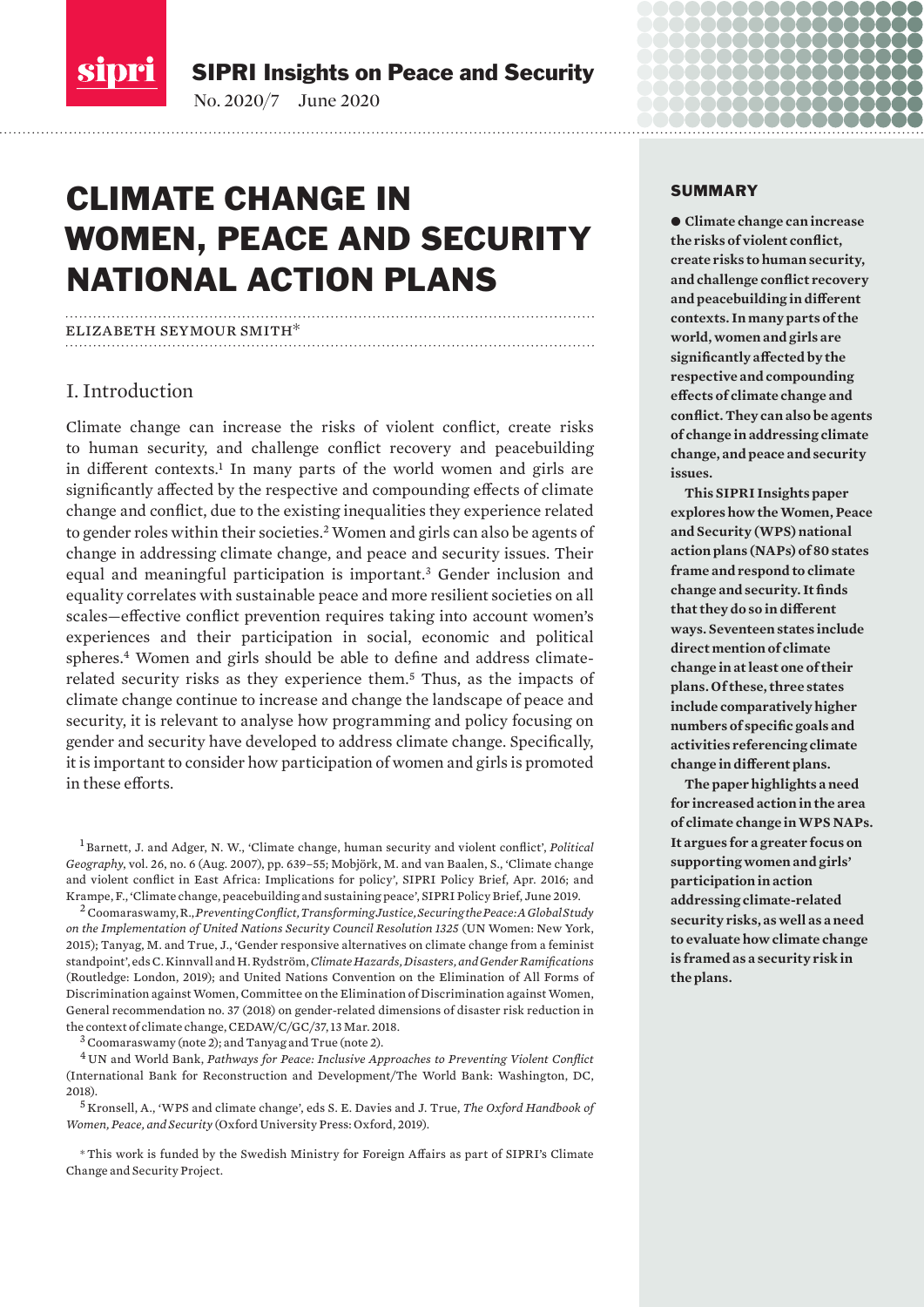00000000000000 2 sipri insights on peace and security no. 2020/7

> The United Nations Women, Peace and Security (WPS) Agenda is a 'global policy architecture', facilitated by the UN Security Council and aimed at promoting gender equality, peace and security.<sup>6</sup> Recent research has argued for the WPS Agenda to recognize climate change 'as a security

*Recent research has argued for the WPS Agenda to recognize climate change as a security issue*

issue in terms of both immediate and slow effects on women's lives'.<sup>7</sup> The WPS Agenda is also slowly beginning to recognize climate change as a challenge.<sup>8</sup> However, progress in recognizing and responding to climate change as a security issue has thus far been minimal. In October 2019 the annual report of the UN Secretary-General on the

WPS Agenda—which is not part of the WPS Agenda, but works to update the UN Security Council on progress, issues and gaps in the agenda—stated that 'the global threat of climate change and environmental degradation is poised to exacerbate the already increasing number of complex emergencies, which disproportionately affect women and girls'. It additionally stated the need for improved and immediate action to address the links between gender, climate change and conflict.<sup>9</sup>

This SIPRI Insights paper explores how WPS national action plans (NAPs) of member states that are party to the WPS Agenda understand and respond to climate change and security. WPS NAPs are documents describing initiatives planned by states to achieve objectives relating to the WPS resolutions within a certain time frame (see box 1 for an overview of WPS NAPs).<sup>10</sup> They were analysed for this study because they are the main mechanism used by member states to implement their commitments to achieving the WPS Agenda's aims.<sup>11</sup> To investigate how WPS NAPs may work to address the relationship of gender, climate change and security, this paper examines the following three research questions: (*a*) which WPS NAPs include language specifically referring to climate change, and of those that do, how do they explain why they include it; (*b*) of the WPS NAPs that incorporate references to climate change, do they include directly related actions and commitments; and (*c*) within these actions, who (e.g. member states, women and girls, and men and boys) is discursively involved in the proposed actions, and how?

The study questions how the framing of climate change (e.g. as an external threat, context-specific challenge or human security risk) in WPS NAPs may affect how states organize their responses in the plans. It specifically queries

<sup>6</sup> Kirby, P. and Shepherd, L., 'Reintroducing women, peace and security', *International Affairs*, vol. 92, no. 2 (2016), p. 249; and de Jonge Oudraat, C., 'The WPS agenda and strategy for the twentyfirst century', eds S. E. Davies and J. True, *The Oxford Handbook of Women, Peace, and Security*  (Oxford University Press: Oxford, 2019).

 $^7$  Kronsell (note 5), p. 733.

 $^8$  [UN Security Council Resolution 2242,](https://undocs.org/S/RES/2242(2015)) S/RES/2242, 13 Oct. 2015; and Yoshida, K., 'The nature of [women, peace and security: Where is the environment in WPS and where is WPS in environmental](http://www.lse.ac.uk/women-peace-security/assets/documents/2019/working-paper/wps22-Keina-Yoshida.pdf)  [peacebuilding?'](http://www.lse.ac.uk/women-peace-security/assets/documents/2019/working-paper/wps22-Keina-Yoshida.pdf), London School of Economics and Political Science Women, Peace and Security Working Paper Series, 22/2019.

<sup>&</sup>lt;sup>9</sup> UN Security Council, ['Women and peace and security](https://undocs.org/pdf?symbol=en/S/2019/800)', Report of the Secretary-General, S/2019/800, 9 Oct. 2019, para. 118.

<sup>10</sup> Popovic, N. et al., *[Planning for Action on Women and Peace and Security: National-level](https://www.international-alert.org/sites/default/files/publications/102010UNWomenPeaceSecurity.pdf)  [Implementation of Resolution 1325 \(2000\)](https://www.international-alert.org/sites/default/files/publications/102010UNWomenPeaceSecurity.pdf)* (United Nations: New York, 2010).

 $^{11}$  True, J., 'Women, peace and security in Asia Pacific: Emerging issues in national action plans [for women, peace and security'](https://asiapacific.unwomen.org/en/digital-library/publications/2016/12/-/media/ffb0342e257a4aa7aa33ef3f7c9dc00c.ashx), Discussion paper for Asia-Pacific Regional Symposium on National Action Plans on Women, Peace and Security, 11–13 July 2016.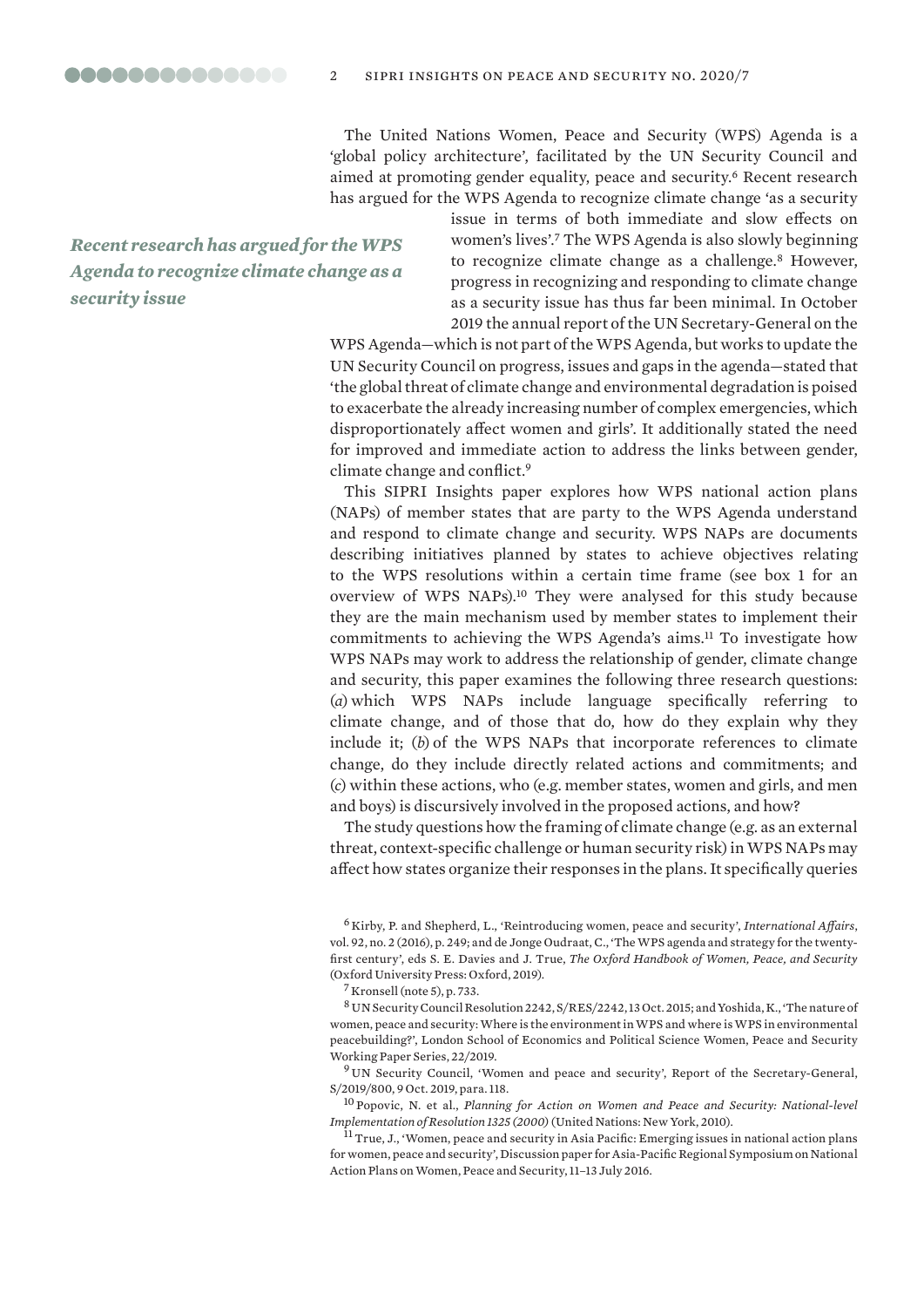whether the WPS NAPs promote participation of women and girls in actions focusing on climate change.

Section II discusses key concepts surrounding the WPS Agenda and climate security language. Section III provides the methodology of the study. Section IV presents the initial analysis—understanding how WPS NAPs across the globe integrate references and actions related to climate change. Section V provides a more in-depth analysis of the WPS NAPs of three states, which follows the research questions and discusses trends and differences observed in relation to the integration of climate-related security risks. Finally, section VI concludes with a discussion and suggested ways forward in the future.

## II. Climate security language and the Women, Peace and Security Agenda

The WPS Agenda was established in 2000, with the unanimous adoption of Resolution 1325 by the UN Security Council.<sup>12</sup> The passage of Resolution 1325 was a seminal moment in international cooperation on peace and security. It was adopted after years of advocacy from women's civil society groups, which resulted in this resolution marking the first time the international community recognized the impacts of conflict on women and girls, as well as the need to promote women's participation and contributions in peace

and security processes.<sup>13</sup> The WPS Agenda has since grown to include 10 UN Security Council resolutions as of 2020, with aims that are oriented around four interlinking 'pillars': ensuring women's participation in governance and peace and security fields, preventing conflict and violence, protecting women's and girls' rights in conflict,

and assuring appropriate and just relief and recovery for survivors of conflict.<sup>14</sup> The agenda works to support the mandate of the UN Security Council—to maintain international peace and security. As such, it has been argued that the resolutions do not work solely to promote gender equality and women's human rights in conflict; they support the promotion and protection of women's rights and security as necessary for maintaining peace.<sup>15</sup> While the pillars are intended to overlap, the agenda has historically focused significantly on work aimed at the protection of women from sexual and gender-based violence in conflict.<sup>16</sup> Language in the agenda and related documents has been correspondingly skewed towards framing women as

12Cohn, C. et al., 'Women, peace and security resolution 1325', *International Journal of Feminist Politics*, vol. 6, no. 4 (2004), pp. 130–40; and [UN Security Council Resolution 1325,](https://documents-dds-ny.un.org/doc/UNDOC/GEN/N00/720/18/PDF/N0072018.pdf?OpenElement) S/RES/1325, 31 Oct. 2000.

13Willett, S., 'Introduction: Security Council Resolution 1325: Assessing the impact on women, peace and security', *International Peacekeeping*, vol. 17, no. 2 (Apr. 2010), pp. 142–58; and George, N. and Shepherd, L., 'Women, peace and security: Exploring the implementation and integration of UNSCR 1325', *International Political Science Review*, vol. 37, no. 3 (2016), pp. 297–306.

<sup>14</sup> George and Shepherd (note 13). The 10 UN Security Council resolutions of the WPS Agenda are: Resolution 1325 (2000), Resolution 1820 (2008), Resolution 1888 (2009), Resolution 1889 (2009), Resolution 1960 (2010), Resolution 2106 (2013), Resolution 2122 (2013), Resolution 2242 (2015), Resolution 2467 (2019) and Resolution 2493 (2019).

<sup>15</sup> Hudson, N. F., '[UNSCR 1325: The challenges of framing women's rights as a security matter](https://noref.no/Publications/Themes/Gender-and-inclusivity/UNSCR-1325-the-challenges-of-framing-women-s-rights-as-a-security-matter)', NOREF Policy Brief, Mar. 2013.

<sup>16</sup> de Jonge Oudraat (note 6).

*The WPS Agenda has grown to include ten UN Security Council resolutions, oriented around four interlinking 'pillars'*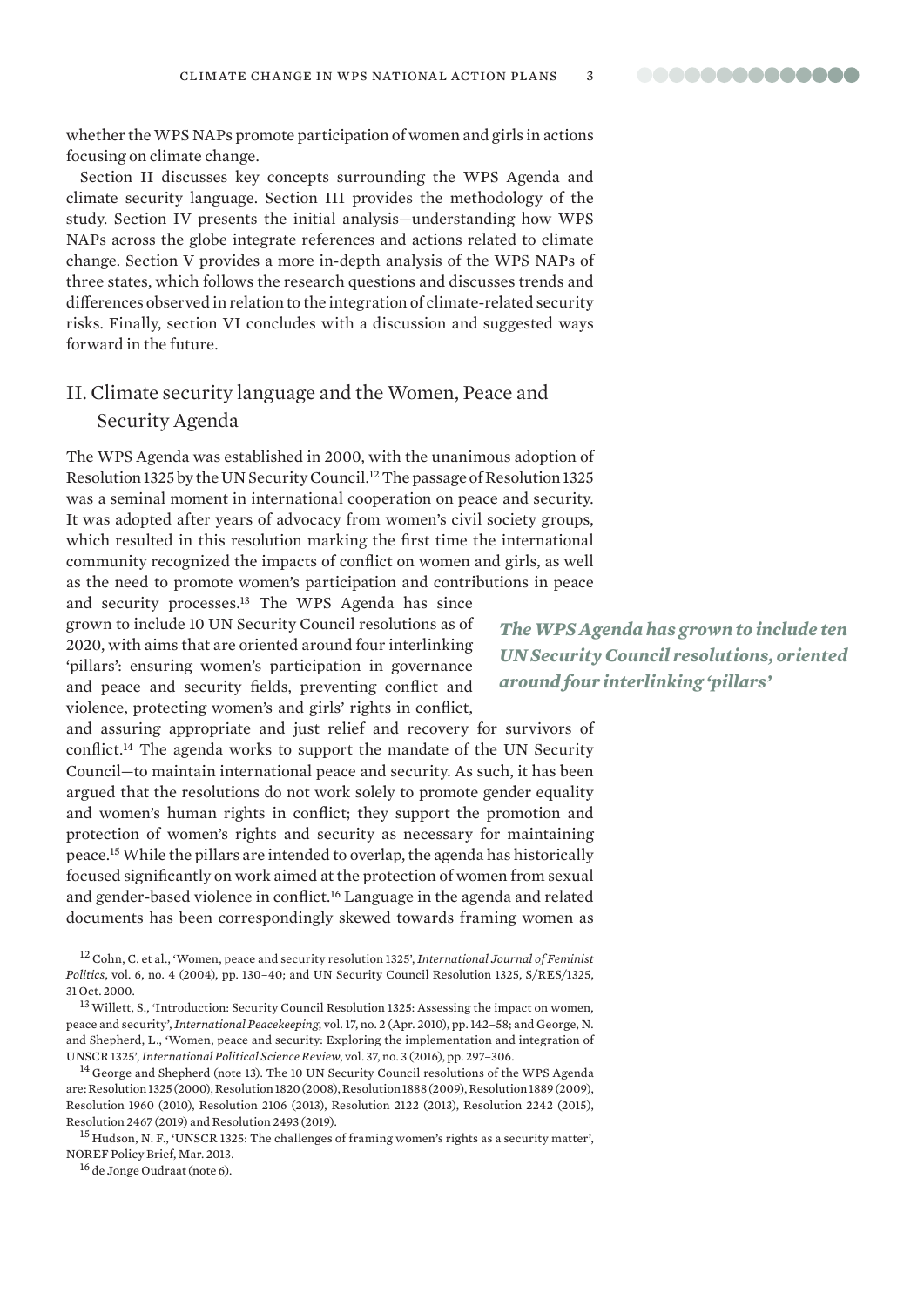#### **Box 1.** Women, Peace and Security national action plans

In 2004 the United Nations Secretary-General called on member states to prepare national action plans (NAPs) to improve action and commitments related to the Women, Peace and Security (WPS) Agenda.*<sup>a</sup>* Denmark became the first state to adopt a WPS NAP in 2005, and uptake among member states has slowly grown since then.<sup>b</sup> However, the success of a WPS NAP is determined by its content and implementation, not the act of adopting it. The presence of clear goals and concrete ways to measure their achievement are examples of elements crucial for an effective plan.*c* Ideally, WPS NAPs include compelling narratives, helping to frame the basis for and impact of actions in the plan. Action matrices or frameworks are separate from the narratives; they display and link the goals, actions and methods of implementation. However, there should be an obvious link between the narratives and the contents of the action matrices.*d* If constructed appropriately, WPS NAPs have been suggested as a critical tool for supporting women's participation in efforts to address climate change and building resilience to its effects.*<sup>e</sup>*

The content of a WPS NAP, including its goals and indicators, will vary by state interest and needs.*<sup>f</sup>* WPS NAPs are not direct translations of WPS resolutions, rather, they 'function as blueprints for how states prioritise, including which actors and areas they deem important'.*g* For example, WPS NAPs in donor states—predominantly but not exclusively located in the Global North—often focus a substantial amount of their work externally.*h* This means that the goals and actions in their WPS NAPs are focused on receiving states that may be fragile, developing or affected by conflict. Donor state WPS NAPs may directly mention what countries they intend to support and how within the document.A specific challenge observed with externally focused WPS NAPs is the potential for their actions to align with the priorities and interests of the donor state, rather than those of different groups of women in the receiving or partner state. Further, these WPS NAPs may focus substantially more on international work, rather than domestic issues relevant to the WPS Agenda.*<sup>i</sup>* However, certain donor states, such as Ireland and Finland, have worked with partner states to develop their WPS NAPs through a process termed 'twinning' or 'cross-learning'.*<sup>j</sup>* This process enables donor states to work together with more fragile and developing states on their WPS NAPs, allowing the donor state to financially and technically assist with WPS NAP development in the partner state, and for each to learn from the experience and knowledge of women in the fragile state to influence the WPS NAP development.*<sup>k</sup>*

*<sup>a</sup>* Gumru, F. and Fritz, J., '[Women, peace and security: An analysis of the national action plans developed in response to UN](https://scholarlycommons.law.case.edu/cgi/viewcontent.cgi?article=1135&context=swb)  [Security Council Resolution 1325](https://scholarlycommons.law.case.edu/cgi/viewcontent.cgi?article=1135&context=swb)', *Societies Without Borders*, vol. 4, no. 2 (2009), pp. 209–25.

*<sup>b</sup>* Björkdahl, A. and Selimovic, J., 'Translating UNSCR 1325 from the global to the national: Protection, representation and participation in the national action plans of Bosnia-Herzegovina and Rwanda', *Conflict, Security & Development*, vol. 15, no. 4 (2015), pp. 311–35.

*<sup>c</sup>* Swaine, A., '[National implementation of the UN Security Council's women, peace and security resolutions](https://noref.no/Publications/Themes/Gender-and-inclusivity/National-implementation-of-the-UN-Security-Council-s-women-peace-and-security-resolutions)', NOREF Policy Brief, Mar. 2014; and Jacevic, M. M., 'WPS, states, and the national action plans', eds S. E. Davies and J. True, *The Oxford Handbook of Women, Peace, and Security* (Oxford University Press: Oxford, 2019).

*<sup>d</sup>* Swaine, A., '[Making women's and girl's needs, well-being and rights central to national action plans in the Asia–Pacific](https://www2.unwomen.org/-/media/field%20office%20eseasia/docs/publications/2016/12/nap-aisling-final2-color-r3.pdf?la=en&vs=1940)  [region'](https://www2.unwomen.org/-/media/field%20office%20eseasia/docs/publications/2016/12/nap-aisling-final2-color-r3.pdf?la=en&vs=1940), Discussion paper for Asia-Pacific Regional Symposium on National Action Plans on Women, Peace and Security, 11–13 July 2016; and Jacevic (note c).

*<sup>e</sup>* True, J., '[Women, peace and security in Asia Pacific: Emerging issues in national action plans for women, peace and security'](https://www2.unwomen.org/-/media/field%20office%20eseasia/docs/publications/2016/12/1-nap-jt-for-online-r4.pdf?la=en&vs=2213), Discussion paper for Asia-Pacific Regional Symposium on National Action Plans on Women, Peace and Security, 11–13 July 2016, p 15.

*<sup>f</sup>* Fritz, J., 'Women, peace, security, and the national action plans', *Journal of Applied Social Science*, vol. 5, no. 1 (2011), pp. 1–23. *<sup>g</sup>* Björkdahl and Selimovic (note b), p. 319.

*<sup>h</sup>* Aroussi, S., 'Introduction: Rethinking national action plans on women, peace and security', ed. S. Aroussi, *Rethinking National Action Plans on Women, Peace and Security* (NATO IOS Press: Netherlands, 2017); Jung, Y. and Tsujisaka, A., ['Emerging actors in](https://www.sipri.org/publications/2019/sipri-background-papers/emerging-actors-women-peace-and-security-agenda-south-korea-and-japan)  [the Women, Peace and Security Agenda: South Korea and Japan'](https://www.sipri.org/publications/2019/sipri-background-papers/emerging-actors-women-peace-and-security-agenda-south-korea-and-japan), SIPRI Background Paper, Dec. 2019; and Swaine, A., 'Assessing the potential of national action plans to advance implementations of United Nations Security Council Resolution 1325', *Yearbook of International Humanitarian Law*, vol. 12 (2009), pp. 403–33.

*<sup>i</sup>* Aroussi (note h).

*<sup>j</sup>* Civil Society Advisory Group to the UN on Women, Peace and Security, '[Working paper on advancing national action plans,](https://www.peacewomen.org/sites/default/files/cso_advisory_group__naps_raps_and_twinning_0.pdf)  [regional action plans, and twinning on women, peace and security'](https://www.peacewomen.org/sites/default/files/cso_advisory_group__naps_raps_and_twinning_0.pdf), [n.d.].

*<sup>k</sup>* Swaine, A., *[Stepping up Ireland's Response to Women, Peace and Security: United Nations Security Council Resolution 1325](https://evaw-global-database.unwomen.org/en/countries/europe/ireland/2008/stepping-up-irelands-response-to-women-peace-and-security)* (Irish Joint Consortium on Gender Based Violence: 2008).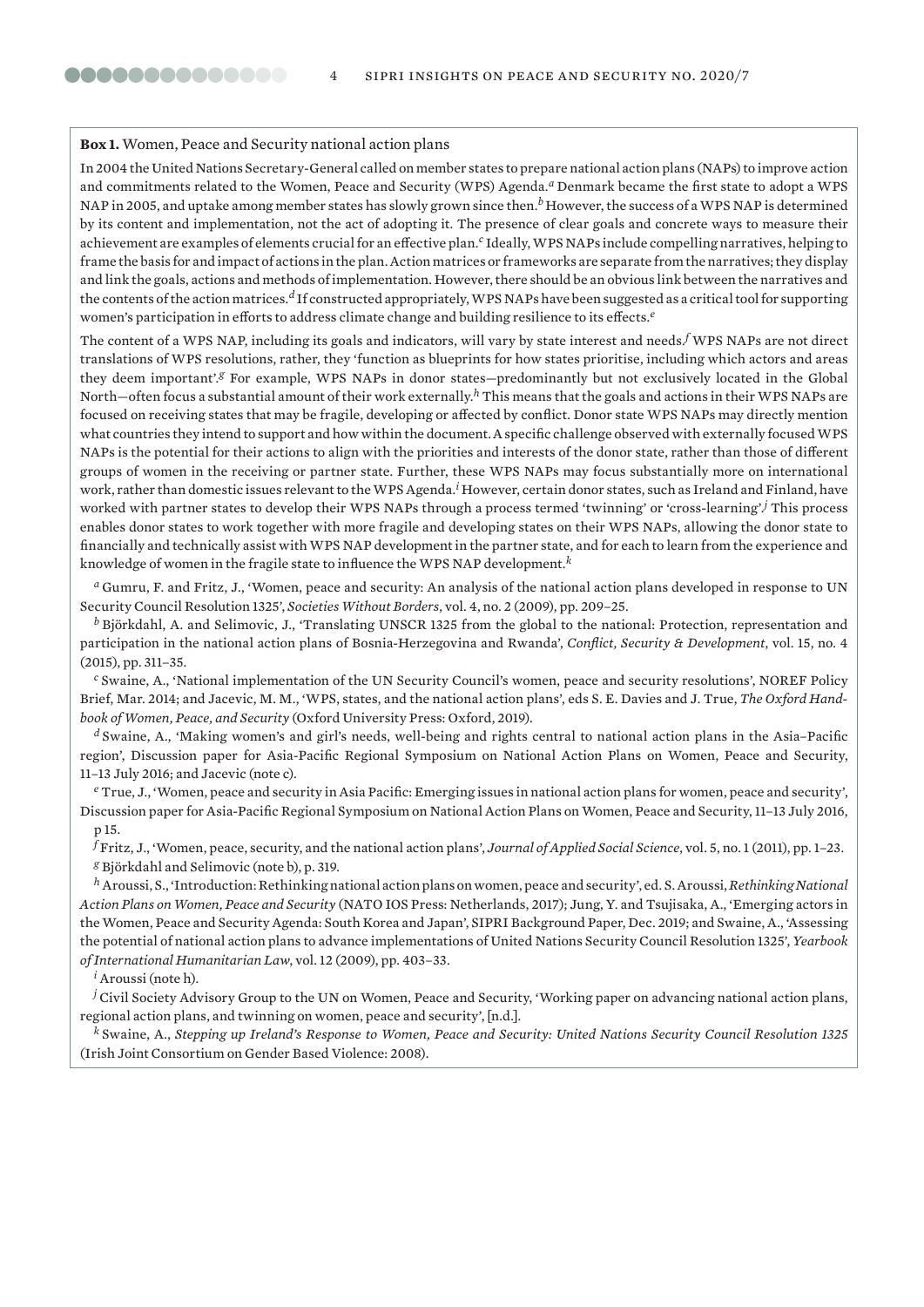victims—as vulnerable.<sup>17</sup> This language, and the focus on protection, has been criticized for diminishing the agency of women, as well as failing to address the root causes of the reasons they experience vulnerability in the first place.<sup>18</sup> However, the participation pillar—which should promote equal, meaningful participation of diverse groups of women in the political sphere and decision making relating to peace and security—has been argued to be the key pillar of the agenda. Success in this area would influence success in every other pillar.<sup>19</sup>

#### **Climate change and the Women, Peace and Security Agenda**

As the WPS Agenda has expanded, the international community has slowly begun to acknowledge climate change as being relevant. In 2015 the UN Security Council first linked climate change to the WPS Agenda through a cursory mention within UN Security Council Resolution 2242, the eighth resolution in the WPS Agenda. It related climate change to global health pandemics, increasing numbers of refugees and internally displaced people, and the rise of violent extremism as factors that were changing the global landscape of peace and security. As such, it stated the need for WPS to be considered a 'cross-cutting subject in all relevant thematic areas of work on its agenda'.<sup>20</sup> While an overall increase in recognition of the impacts of climate change on WPS is a generally positive development, the language used to discuss it is important to consider.

In policy and policy-oriented literature, climate change is often labelled as an external security threat—an exogenous factor that affects security. As a security threat it may even be associated with the threat of terrorism.<sup>21</sup> The language used in UN Resolution 2242 and the 2019 report of the UN Secretary-General discussed in the introduction above demonstrates this. However, understanding and responding to the impacts of climate change as an external threat fail to address how climate change can affect insecurity in multiple security dimensions—including regional, state, community and human dimensions—in interlinking ways. Responses to threats often require 'defined winners and losers'—but climate change affects insecurity in complex and sometimes attenuated ways.<sup>22</sup> Crucially, climate change undermines human security. This is shaped by external social, political and economic factors that determine how people can adapt to its effects. Poverty, discrimination and constrained access to economic opportunities can influence the capacity needed for groups to adapt to climate impacts. Violent conflict can further exacerbate human insecurity caused by climate change.<sup>23</sup> Climate impacts may influence the likelihood of conflict or shape

18 .de Jonge Oudraat (note 6).

<sup>19</sup> O'Reilly, M., 'Where the WPS pillars intersect', eds S. E. Davies and J. True, *The Oxford Handbook of Women, Peace, and Security* (Oxford University Press: Oxford, 2019).

<sup>21</sup> Mobjörk, M. et al., *[Climate-related Security Risks: Towards an Integrated Approach](https://www.sipri.org/publications/2016/climate-related-security-risks)* (SIPRI, Stockholm University and the Swedish Institute of International Affairs: Stockholm, Oct. 2016).

<sup>22</sup> Mobjörk et al. (note 21), p. 4.

<sup>23</sup> Barnett and Adger (note 1).

<sup>&</sup>lt;sup>17</sup> de Jonge Oudraat (note 6); and Puechguirbal, N., 'Discourses on gender, patriarchy and resolution 1325: A textual analysis of UN documents', *International Peacekeeping*, vol. 17, no. 2 (2010), pp. 172–87.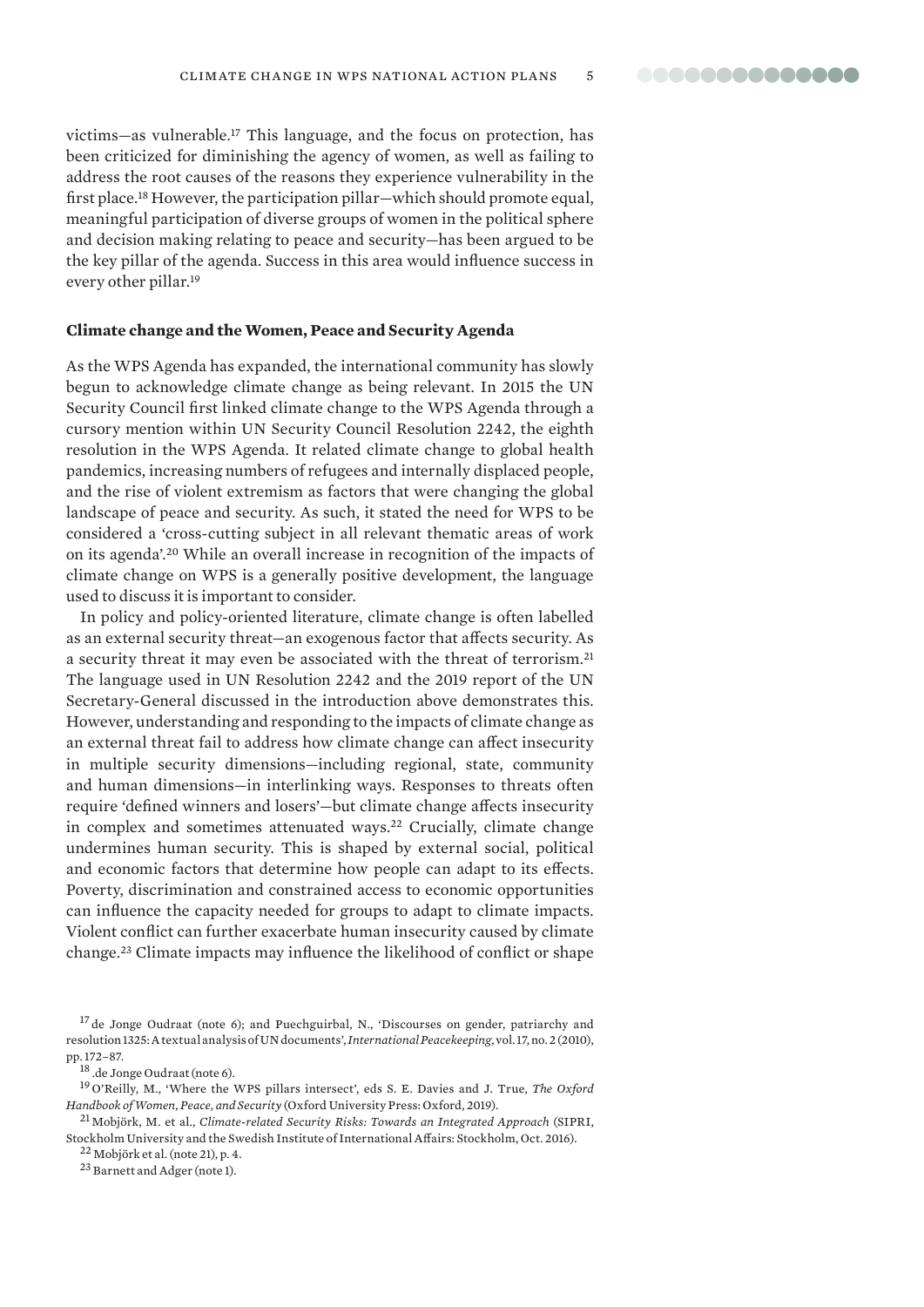its dynamics, depending on the socio-economic and political context.<sup>24</sup> Furthermore, climate change impacts may undermine work to sustainably recover and rebuild from conflict.<sup>25</sup> Thus, rather than considering climate change to be an exogenous threat, a comprehensive approach towards addressing security risks posed by climate change is needed.<sup>26</sup> Climate change exposes and exacerbates risks and vulnerabilities in societies, which then may contribute to situations of insecurity. These risks may occur in different dimensions of security, but risks and related responses on international, state and community scales would have resulting effects on human security. Therefore, a comprehensive approach towards climate-related risks has been argued as necessary—one that positions concerns for human security at the forefront of approaches taken on different dimensions.<sup>27</sup>

#### **Climate-related security risks and gender**

It is important to take a comprehensive, human security-based approach when addressing climate-related security risks in the WPS Agenda.<sup>28</sup> Climate change may lead to magnified gender inequalities and negatively affect women's security. How climate change affects human security alone, or in conjunction with the effects of conflict—has direct implications for women.<sup>29</sup> Women are and will continue to be especially affected by

*A comprehensive, human security-based approach is necessary when addressing climate-related security risks in the WPS Agenda*

climate change in different contexts, as gender roles and inequalities can influence the resource access and mobility required to adapt to its effects.<sup>30</sup> For example in different settings, gender biases can affect women's ownership of land or ability to inherit land, or their ability to participate in natural resource management. Sociocultural expectations may also influence women's

mobility and ability to access assistance in the wake of natural disasters.<sup>31</sup> Women who face additional forms of discrimination in their societies—based on class, age, ethnicity or disability, for example—will likely experience the most negative human security consequences.<sup>32</sup> Similarly, gender roles and inequalities also create unique vulnerabilities for women in conflict-affected settings, and women in conflict settings may be affected by climate change

<sup>24</sup> Mobjörk and van Baalen (note 1); Fjelde, H. and von Uexkull, N., 'Climate triggers: Rainfall anomalies, vulnerability and communal conflict in sub-Saharan Africa', *Political Geography*, vol. 31, no. 7 (2012), pp. 444–53; and de Coning, C. and Krampe, F., *[Multilateral Cooperation in the](https://reliefweb.int/sites/reliefweb.int/files/resources/NUPI_Report_4_2020_deConingKrampe_0.pdf)  [Area of Climate-related Security and Development Risks in Africa](https://reliefweb.int/sites/reliefweb.int/files/resources/NUPI_Report_4_2020_deConingKrampe_0.pdf)*, NUPI Report 4/2020 (Norwegian Institute of International Affairs: Oslo, 2020).

<sup>25</sup> Eklöw, K. and Krampe, F., ['Climate-related security risks and peacebuilding in Somalia'](https://www.sipri.org/publications/2019/sipri-policy-papers/climate-related-security-risks-and-peacebuilding-somalia), SIPRI Policy Paper no. 53, Oct. 2019.

<sup>26</sup> Mobjörk et al. (note 21).

<sup>27</sup> Mobjörk et al. (note 21); and Brodén Gyberg, V. and Mobjörk, M., 'Framing and responding to [climate-related security risks in Swedish development cooperation'](https://www.sipri.org/publications/2020/sipri-insights-peace-and-security/framing-and-responding-climate-related-security-risks-swedish-development-cooperation), SIPRI Insights on Peace and Security no. 2020/1, Jan. 2020.

<sup>28</sup> See e.g. Kronsell (note 5).

<sup>29</sup> Coomaraswamy (note 2).

<sup>30</sup> Kronsell (note 5).

<sup>31</sup> Sultana, F., 'Gendering climate change: Geographical insights', *Professional Geographer*, vol. 66, no. 3 (2014), pp. 372–81.

32 Tanyag and True (note 2); and UN Convention on the Elimination of All Forms of Discrimination against Women (note 2).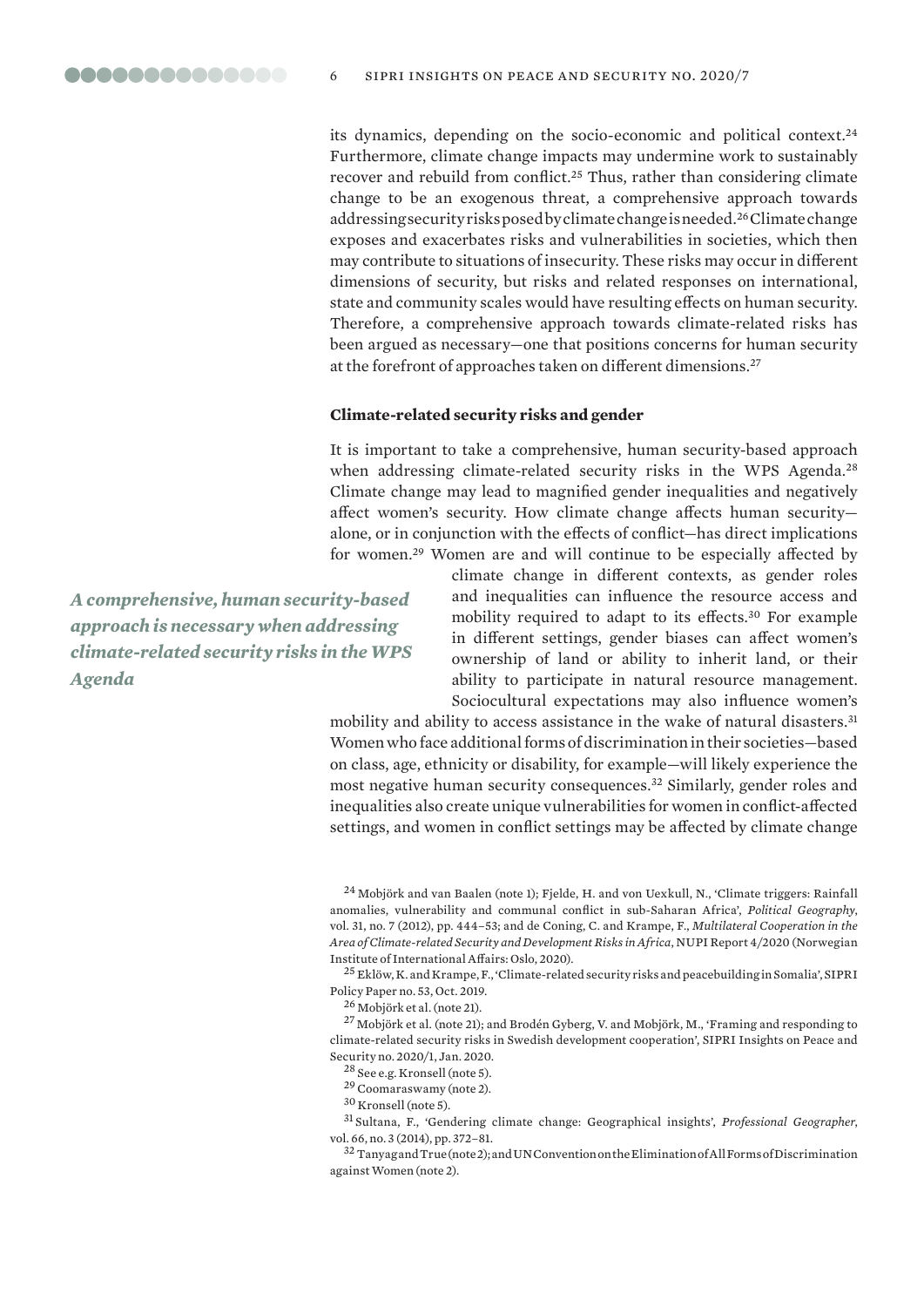in especially acute ways.<sup>33</sup> For example, in certain agrarian contexts the compounding effects of conflict and climate variability can affect livelihood opportunities and choices for women. Factors like traditionally limited access to natural resources or agricultural credit and losses of male family members in conflict can lead to female-headed households or single women facing increasing food insecurity and other challenges in adapting to climate events.<sup>34</sup> Additionally, women who have to travel further distances to gather natural resources due to climate change in conflict settings may be at a far higher risk of gender-based violence.<sup>35</sup>

However, while gender roles may influence how women are negatively affected by climate change impacts in different settings, they also lead to unique knowledge about natural resources and the environment, and related

community needs.<sup>36</sup> Ensuring equal and meaningful participation of diverse groups of women in governance and decision making surrounding climate change on all scales has been argued to improve resiliency and ability to adapt, for women and their communities.<sup>37</sup> Women's unique environmental knowledge is also invaluable for peacebuilding efforts.<sup>38</sup> It is important to recognize

that increasing the numbers of women in decision making around climate does not necessarily lead to substantive attention to gender issues. Who participates also matters—if women from elite groups are represented only in policymaking, they may not address the concerns or integrate the knowledge of more disenfranchised demographics.<sup>39</sup> However, overall, women's participation in formal decision making surrounding climate has been low, and the integration of their localized environmental knowledge in peacebuilding efforts has also been minimal.<sup>40</sup> Policy and related literature responding to gender and climate change has been criticized for a tendency to frame women—especially women in the Global South—as vulnerable to the effects of climate change, mostly due to a discourse around their higher mortality rates in natural disasters, or an understanding that they make up most of the world's poor.<sup>41</sup> Echoing critiques of the WPS Agenda, this

33Coomaraswamy (note 2); Asia Pacific Forum on Women, Law and Development, '[Climate](http://apwld.org/wp-content/uploads/2015/03/Climate-change-Natural-disasters-Conflict.pdf)  [change and natural disasters affecting women, peace and security](http://apwld.org/wp-content/uploads/2015/03/Climate-change-Natural-disasters-Conflict.pdf)', 13 Mar. 2015; and see e.g. Swaine, A., '[Making women's and girl's needs, well-being and rights central to national action plans in the](https://www2.unwomen.org/-/media/field%20office%20eseasia/docs/publications/2016/12/nap-aisling-final2-color-r3.pdf?la=en&vs=1940)  [Asia–Pacific region'](https://www2.unwomen.org/-/media/field%20office%20eseasia/docs/publications/2016/12/nap-aisling-final2-color-r3.pdf?la=en&vs=1940), Discussion paper for Asia-Pacific Regional Symposium on National Action Plans on Women, Peace and Security, 11–13 July 2016.

 $34$  Chandra, A., 'Gendered vulnerabilities of smallholder farmers to climate change in conflictprone areas: A case study from Mindanao, Philippines', *Journal of Rural Studies*, vol. 50 (2017), pp. 45–59.

<sup>35</sup> Permanent Mission of the United Arab Emirates to the United Nations New York and Georgetown Institute for Women, Peace and Security, '[The United Arab Emirates panel series on](https://giwps.georgetown.edu/wp-content/uploads/2018/06/UAE_GIWPS_Panel_Series.pdf)  [women, peace and security'](https://giwps.georgetown.edu/wp-content/uploads/2018/06/UAE_GIWPS_Panel_Series.pdf), 2015.

<sup>36</sup> Tanyag and True (note 2); Dunn, H. and Matthew, R., 'Natural resources and gender in conflict settings', *Peace Review*, vol. 27, no. 2 (2015), pp. 156–64; and Asia Pacific Forum on Women, Law and Development (note 33).

 $37$  Tanyag and True (note 2); and Asia Pacific Forum on Women, Law and Development (note 33). <sup>38</sup> Dunn and Matthew (note 36).

<sup>39</sup> Kaijser, A. and Kronsell, A., 'Climate change through the lens of intersectionality', *Environmental Politics*, vol. 23, no. 3 (2014), pp. 417–33.

 $^{40}$  Tanyag and True (note 2); Dunn and Matthew (note 36); and see e.g. International Institute for Sustainable Development, '[Connecting the dots: Natural resources, women and peace'](https://www.iisd.org/library/connecting-dots-natural-resources-women-and-peace), 2018.

41Arora-Jonsson, S., 'Virtue and vulnerability: Discourses on women, gender and climate change', *Global Environmental Change*, vol. 21, no. 2 (May 2011), pp. 744–51.

*Women's participation in formal decision making surrounding climate has been low and integration of their unique knowledge in peacebuilding has been minimal*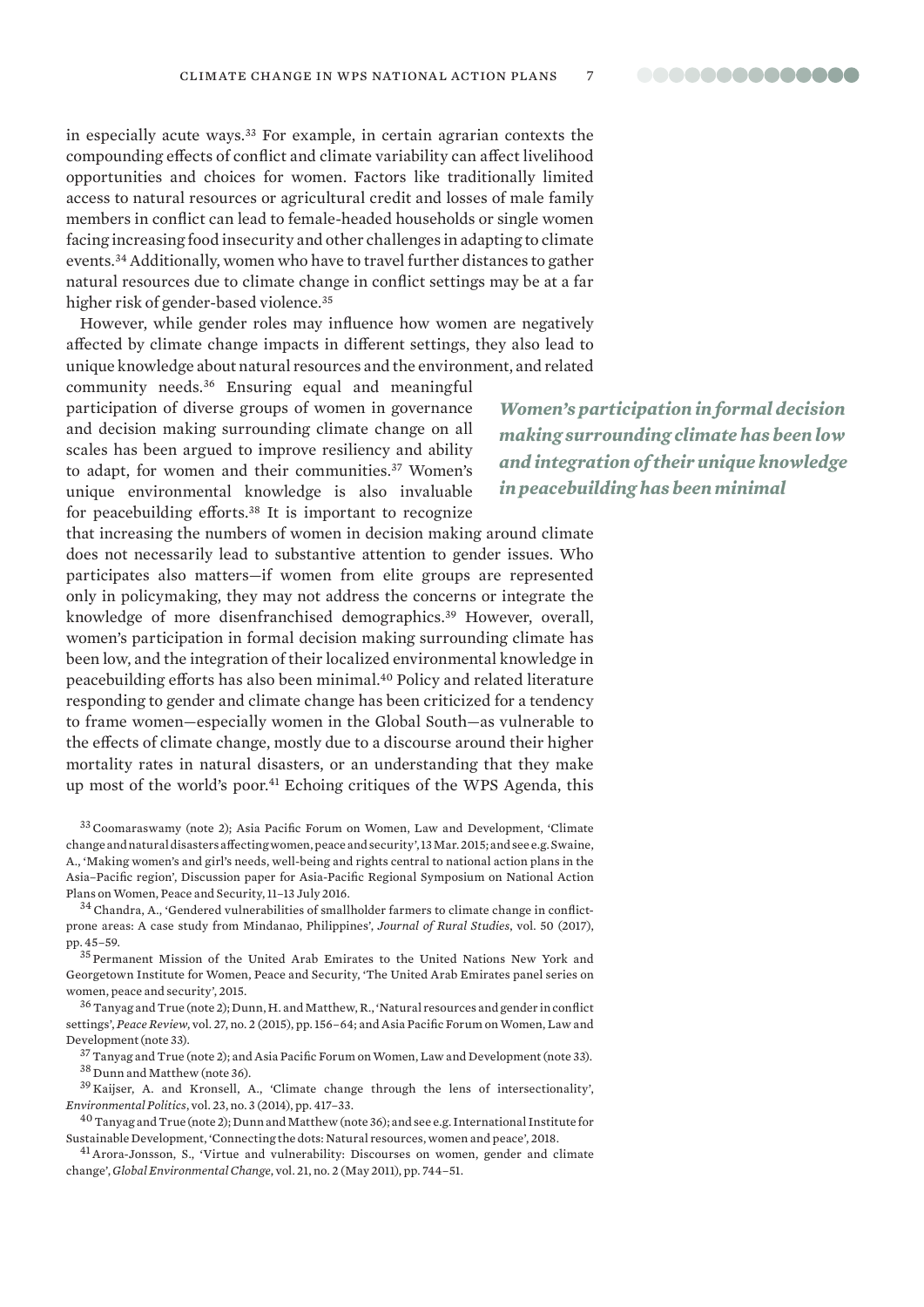discourse also serves to diminish the agency of women, and obscure the structural reasons they experience vulnerabilities in the first place.<sup>42</sup>

As the WPS Agenda moves forward in integrating acknowledgement of and responses to climate change in its work, it is thus relevant to consider how climate-related security risks are framed and associated with the WPS pillar framework in WPS NAPs. As Krampe and Mobjörk discuss, the 'multifaceted and multidimensional character of climate-related security risks calls for the scrutinization of the framing of security, i.e., analyses of how organizations are responding to climate-related security risks should also investigate how these risks are understood in the organization because this is likely to explain different policy outcomes'.<sup>43</sup> For example, in WPS NAPs, is climate change framed as an external threat that may exacerbate conflicts and emergencies, which then affect women and girls? Or is climate change primarily associated with the threat of natural disasters for women? And if so, are related actions in WPS NAPs linked to the protection pillar? Or alternatively, if climate change impacts are framed as an immediate or long-term human security risk, alone or in conflict settings, is women's participation promoted in relation to the prevention pillar?

## III. Methodology

This study is based on a qualitative content analysis of the WPS NAPs of 80 states, with all of their plans publicly available in English (see table 1). The WPS NAPs were taken from databases available at [www.peacewomen.org](http://www.peacewomen.org) and www[.wpsnaps.org.](https://www.wpsnaps.org/)

The WPS NAPs were individually reviewed for direct and unique reference to climate change. WPS NAPS were first examined for inclusion of the key terms 'climate change', 'climate' or 'climatic' in their narrative sections and/or action matrices (see box 1). WPS NAPs that used the key terms in a contextually irrelevant manner (e.g. 'climate of insecurity') were excluded. WPS NAPs that referenced for example the environment or natural resources, or focused broadly on natural disasters, without uniquely mentioning climate

*WPS NAPS are a potential tool for integrating the goals of development, sustainability, gender equality, and peace and security agendas*

change are beyond the scope of this study. While these WPS NAPs may implicitly work to address risks related to climate change, they were excluded from the analysis as this study specifically works to understand how climate change is framed in WPS NAPs, and how related challenges are addressed, if at all, in the action matrices. WPS NAPS have been argued to be a potential tool for integrating the

mutual goals of development, sustainability, gender equality, and peace and security agendas. While the 17 UN Sustainable Development Goals work to provide a framework for a more peaceful and sustainable world, they do not directly supply a mechanism to do so.<sup>44</sup> Should WPS NAPs promote an integrated approach towards addressing the intersection of climate change, related security risks and gender equality, they may arguably help to 'break

 $44$  True (note 11).

<sup>42</sup>Cuomo, C., 'Climate change, vulnerability and responsibility', *Hypatia*, vol. 26, no. 4 (2011), pp. 690–714.

<sup>43</sup> Krampe, F. and Mobjörk, M., 'Responding to climate-related security risks: Reviewing regional organizations in Asia and Africa', *Current Climate Change Reports*, vol. 4, no. 4 (2018), p. 330.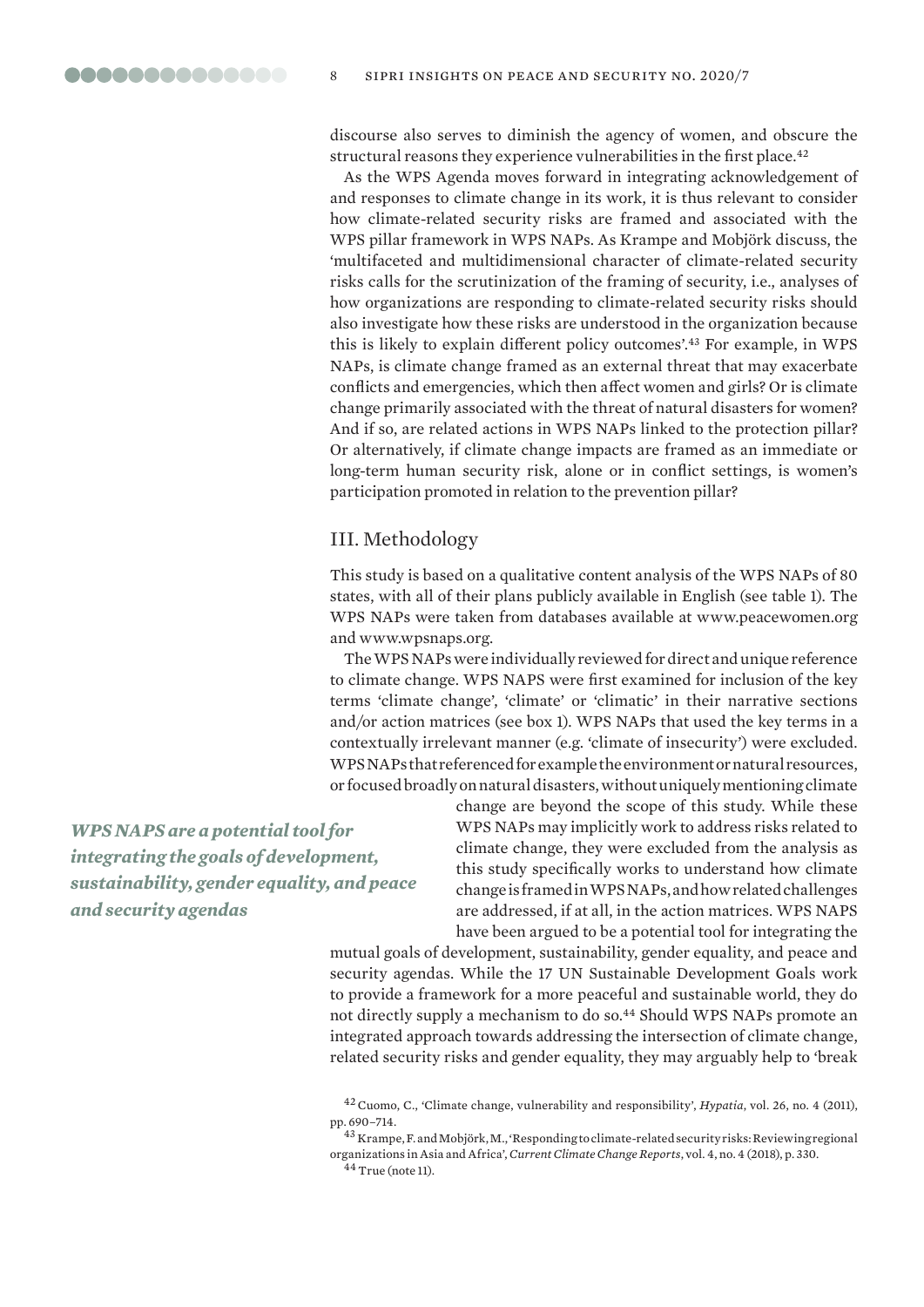down the silos' in institutions that limit effectively achieving sustainable development, peace and security.<sup>45</sup> This paper thus specifically examines how WPS NAPs understand and act on climate change as an immediate or long-term risk in relation to gender, peace and security.

The analysis identified 17 of the 80 states as having WPS NAPs that include direct and unique mentions of climate change. These references occur in the narratives and/or the action matrices of the WPS NAPs. The WPS NAPs of these 17 states were then individually reviewed in further detail to explore the first two research questions: (*a*) which WPS NAPs include language specifically referring to climate change, and of those that do, how do they explain why they include it; and (*b*) of the WPS NAPs that incorporate references to climate change, do they include directly related actions and commitments?<sup>46</sup> The WPS NAPs that include the highest number of goals and actions in their action matrices paying attention to climate change were those of Finland (2008, 2012, 2018), Ireland (2019) and the United States (2016). These five WPS NAPs were reviewed to provide further depth to the second and third research questions: (*b*) of the WPS NAPs that incorporate references to climate change, do they include directly related actions and commitments; and (*c*) within these actions, who (e.g. member states, women and girls, and men and boys) is discursively involved in the proposed actions, and how?

This paper uses the term 'action matrix' in its analysis, but it is important to note that WPS NAP action matrices may be labelled and positioned in different ways within the plans. For example, Ireland's WPS NAP (2019)

lists all its actions supporting goals related to the different pillars within a matrix labelled 'Monitoring framework', and positions it in an annex near the end of the WPS NAP.<sup>47</sup> In contrast, Finland's WPS NAP (2018) positions its goals and supporting activities after narratives in different sections with focuses related to the pillar framework.<sup>48</sup>

The USA's WPS NAP (2016) positions its action matrix in a separate section called 'National objectives and action framework', and groups goals and actions under focuses associated with the pillars.<sup>49</sup>

This analysis also reviewed the language and proposed actions surrounding climate change in successive WPS NAPs for different states, where relevant. Thus, 19 WPS NAPs of 17 states are discussed in the ensuing analysis. States review the progress achieved by their WPS NAPs at the end of the implementation period and correspondingly revise their new WPS

<sup>45</sup> United Nations, Secretary-General, '[Deputy Secretary-General's remarks to International](https://www.un.org/sg/en/content/dsg/statement/2018-09-27/deputy-secretary-generals-remarks-international-conference)  [Conference on Sustainable Development—"Breaking Down Silos: Fostering Collaborative Action](https://www.un.org/sg/en/content/dsg/statement/2018-09-27/deputy-secretary-generals-remarks-international-conference)  [on the SDGs" \[as prepared for delivery\]'](https://www.un.org/sg/en/content/dsg/statement/2018-09-27/deputy-secretary-generals-remarks-international-conference), 27 Sep. 2018.

<sup>46</sup> Schreier, M., 'Qualitative content analysis', ed. U. Flick, *The Sage Handbook of Qualitative Data Analysis* (SAGE: London, 2014).

<sup>47</sup> Irish Government, *[Women, Peace and Security: Ireland's Third National Action Plan for the](https://www.peacewomen.org/sites/default/files/Ireland%20NAP%202019.pdf)  [Implementation of UNSCR 1325 and Related Resolutions 2019–2024](https://www.peacewomen.org/sites/default/files/Ireland%20NAP%202019.pdf)* (Irish Government: Dublin, 2019).

<sup>48</sup> Finnish Ministry for Foreign Affairs, *[Women, Peace and Security: Finland's National Action](https://www.peacewomen.org/sites/default/files/03_18_Women_Peace_Security%20(1)%20(2).pdf)  [Plan 2018–2021](https://www.peacewomen.org/sites/default/files/03_18_Women_Peace_Security%20(1)%20(2).pdf)* (Finnish Ministry for Foreign Affairs: Helsinki, 2018).

49White House, *[The United States National Action Plan on Women, Peace, and Security](https://www.peacewomen.org/sites/default/files/women-national-action-plan.pdf)* (White House: Washington, DC, June 2016).

*States review the progress achieved by their WPS NAPs at the end of the implementation period and revise them*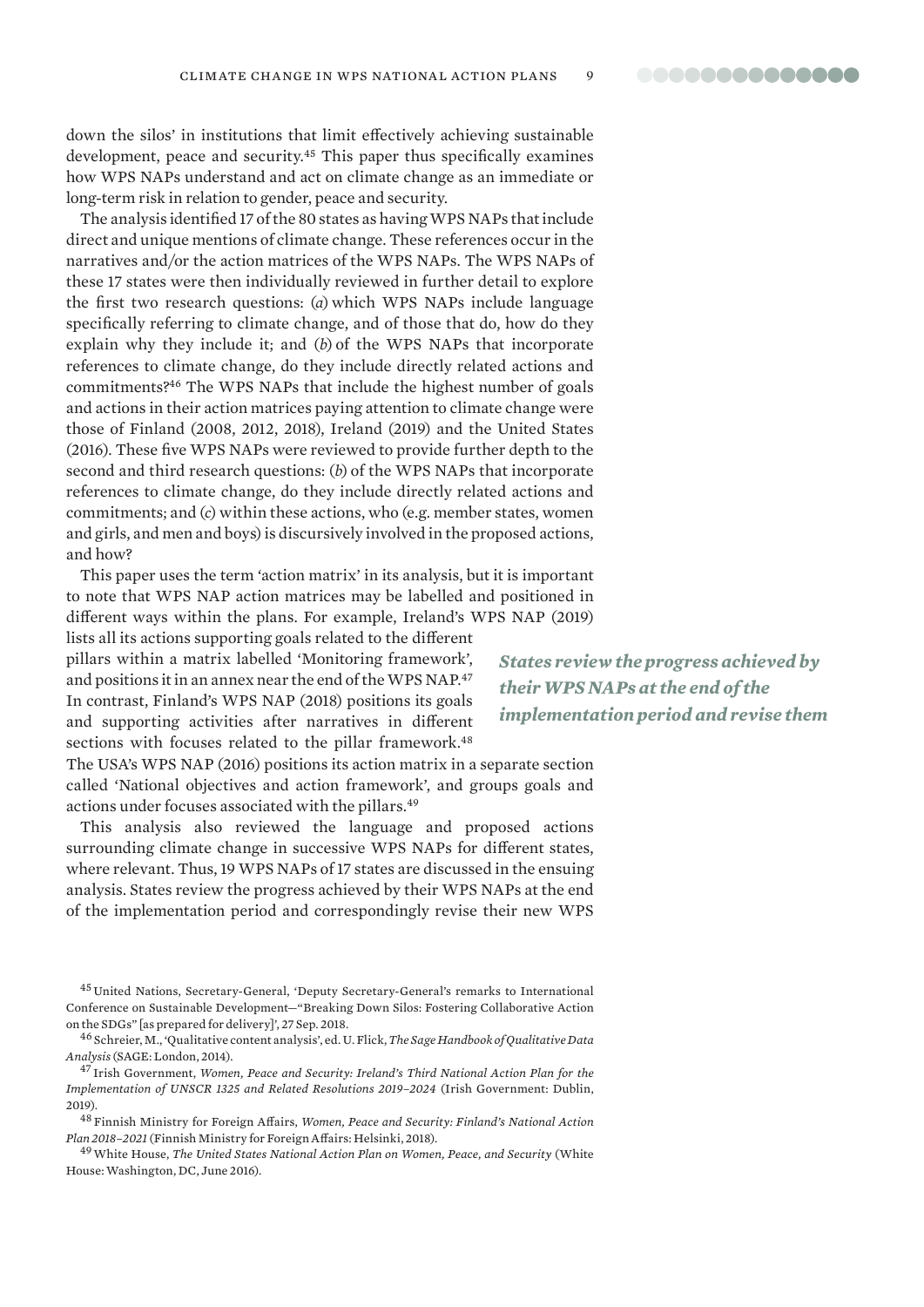NAPs.<sup>50</sup> Thus, exploring changes between iterations of WPS NAPs provides a more comprehensive answer to the research questions.

This paper assesses the language used in the WPS NAPs; an analysis of the implementation of related action is beyond its scope, but would be useful for follow-up research. Furthermore, while gender is not synonymous with women, this study focuses on women and girls, reflecting its analytical focus on women's participation in relation to addressing climate-related security risks. Finally, a potential limitation of this study is that it reviews the WPS NAPs of states with plans available in English only.

## IV. Initial analysis of Women, Peace and Security national action plans and climate change

In order to answer the first research question—which WPS NAPs include language specifically referring to climate change, and of those that do, how do they explain why they include it?—the analysis reviewed successive WPS NAPs of 80 states (see table 1). Of these, 17 states had WPS NAPs that directly include mention of climate change. These mentions occur in the narrative sections and/or the action matrices of the WPS NAPs. To provide a preliminary answer to the second question—of the WPS NAPs that incorporate references to climate change, do they include directly related actions and commitments?—WPS NAPs with planned goals and activities directly mentioning climate change in their action matrices were also highlighted. This section thus provides a discussion of the WPS NAPs of these 17 states identified.

The WPS NAPs of eight states relate climate change to UN Resolution 2242 or emerging challenges to peace and security. These states are largely donor states, and references to climate change feature overwhelmingly in the narrative sections of the WPS NAPs. The WPS NAPs of six other states acknowledge climate change in relation to their country's peace and security context. While the mentions of climate change in these WPS NAPs also feature predominantly in the narrative sections, certain states incorporate activities in their action matrices aimed at addressing land and livelihoods, the environment or natural disasters.

Five WPS NAPs of three states—Finland, Ireland and the USA—have the most specific goals and activities directly mentioning climate change (see section V for an in-depth discussion). Finland's and Ireland's WPS NAPs associate their narrative references and actions focused on climate change with the prevention pillar.<sup>51</sup> The USA's WPS NAP focuses on building women's resilience to climate change effects in a narrative section, and

<sup>50</sup> Miller, B. et al., '[Women in peace and security through United Nations Security Resolution](https://www.peacewomen.org/assets/file/NationalActionPlans/miladpournikanalysisdocs/igis_womeninpeaceandsecuritythroughunsr1325_millerpournikswaine_2014.pdf)  [1325: Literature review, content analysis of national action plans, and implementation](https://www.peacewomen.org/assets/file/NationalActionPlans/miladpournikanalysisdocs/igis_womeninpeaceandsecuritythroughunsr1325_millerpournikswaine_2014.pdf)', George Washington University, Institute for Global and International Studies, IGIS WP 13/GGP WP 09, May 2014.

<sup>51</sup> Irish Government (note 47); Finnish Ministry for Foreign Affairs, *[UN Security Council](https://www.yumpu.com/en/document/read/30220751/finlands-national-action-plan-2008-2011)  [Resolution 1325 \(2000\) 'Women, Peace and Security': Finland's National Action Plan 2008–2011](https://www.yumpu.com/en/document/read/30220751/finlands-national-action-plan-2008-2011)*  (Finnish Ministry for Foreign Affairs: Helsinki, 2008); Finnish Ministry for Foreign Affairs, *[UN](https://www.peacewomen.org/sites/default/files/finland_nap_2012.pdf)  [Security Council Resolution 1325 \(2000\) 'Women, Peace and Security': Finland's National Action Plan](https://www.peacewomen.org/sites/default/files/finland_nap_2012.pdf)  [2012–2016](https://www.peacewomen.org/sites/default/files/finland_nap_2012.pdf)* (Finnish Ministry for Foreign Affairs: Helsinki, 2012); and Finnish Ministry for Foreign Affairs (note 48).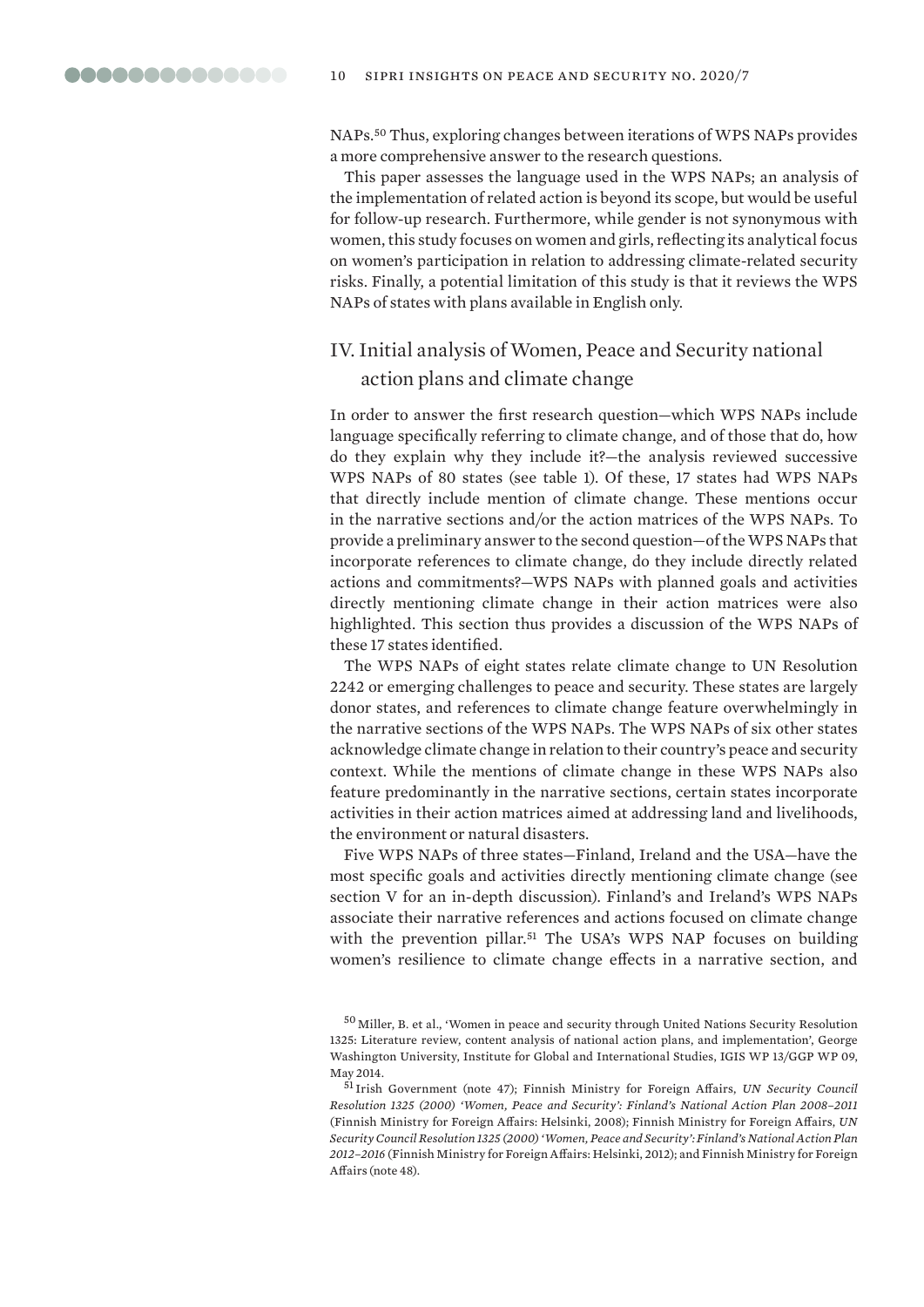includes an action within activities focused on relief and recovery, as well as prevention.<sup>52</sup>

#### **United Nations Resolution 2242 and emerging challenges**

Out of the 19 WPS NAPs, 3 include climate change through direct reference to UN Resolution 2242: Bosnia and Herzegovina (2017), Italy (2016) and Montenegro (2017). Montenegro's WPS NAP (2017) includes definitions of all the resolutions in the agenda adopted by its publication, including UN Resolution 2242, in the introduction of its plan.<sup>53</sup> Italy's third WPS NAP (2016) discusses climate change through UN Resolution 2242 in relation to 'broadening the scope for action' of its WPS initiatives in a narrative introductory section.<sup>54</sup> While its plan includes an action aimed at bolstering civil society's engagement and capacity in relation to environmental protection (among others areas), there are no specifically outlined actions referring to climate change.<sup>55</sup> Bosnia and Herzegovina's WPS NAP (2017) also includes a definition of UN Resolution 2242 in an overview of the international legal framework behind the WPS Agenda. It has one action point in its matrix that makes implicit reference to UN Resolution 2242. To promote the outcome of creating 'preventive measures and established conditions for a gender-responsible approach towards ongoing security threats and challenges, and in crisis and emergency situations', the gender aspect of ongoing threats including 'violent extremism and terrorism, increased number of migrants, internally displaced persons, climate change consequences' would be analysed. It also includes a separate narration on natural disasters and two other activities that highlight natural disasters as an ongoing security threat.<sup>56</sup>

Two other WPS NAPs do not directly mention UN Resolution 2242, but include an acknowledgement of climate change through an arguably implicit referral to the resolution, or 'emerging' challenges. These are the WPS NAPs of Canada (2017) and Slovenia (2018). Canada's WPS NAP (2017) briefly touches on climate change in a narrative section titled 'barriers to achieving peace'. It states how climate change, along with violent extremism and drawn-out humanitarian and migration crises, threatens the security and livelihoods of women and girls. It does not include any specific goals or actions related to climate change in the plan, but does articulate in a narrative section that in order to encourage a comprehensive approach to achieving gender equality and promoting the rights of women and girls, and by extension, peace, it would work 'to include gender-based initiatives

 $55$  CIDU (note 54), p. 22.

<sup>56</sup> Bosnian Ministry of Human Rights and Refugees and Gender Equality Agency of Bosnia and Herzegovina, *[Action Plan for the Implementation of UNSCR 1325 'Women, Peace and Security' in](https://www.wpsnaps.org/app/uploads/2019/09/Bosnia-and-Herzegovina-NAP-3-2018-2022-English-translation-DP160100212-.pdf)  [Bosnia and Herzegovina for the period 2018–2022](https://www.wpsnaps.org/app/uploads/2019/09/Bosnia-and-Herzegovina-NAP-3-2018-2022-English-translation-DP160100212-.pdf)*, Unofficial translation funded by ARC DP160100212 (Bosnian Ministry of Human Rights and Refugees and Gender Equality Agency of Bosnia and Herzegovina: Sarajevo, 2017), p. 39.

<sup>52</sup>White House (note 49).

<sup>53</sup> Montenegrin Ministry of Defence, *[Action Plan for Implementation of United Nations Security](http://peacewomen.org/sites/default/files/Action%20plan%20(1).pdf)  [Council Resolution 1325 Women, Peace and Security in Montenegro \(2017–2018\)](http://peacewomen.org/sites/default/files/Action%20plan%20(1).pdf)* (Montenegrin Ministry of Defence: Podgorica, Feb. 2017), p. 3.

<sup>54</sup> Italian Inter-ministerial Committee for Human Rights (CIDU), *[Italy's Third National Action](https://tbinternet.ohchr.org/Treaties/CEDAW/Shared%20Documents/ITA/INT_CEDAW_ARL_ITA_27451_E.pdf)  [Plan, in accordance with UN Security Council Resolution 1325 \(2000\): 2016–2019](https://tbinternet.ohchr.org/Treaties/CEDAW/Shared%20Documents/ITA/INT_CEDAW_ARL_ITA_27451_E.pdf)* (CIDU: Rome, Dec. 2017), p. 9.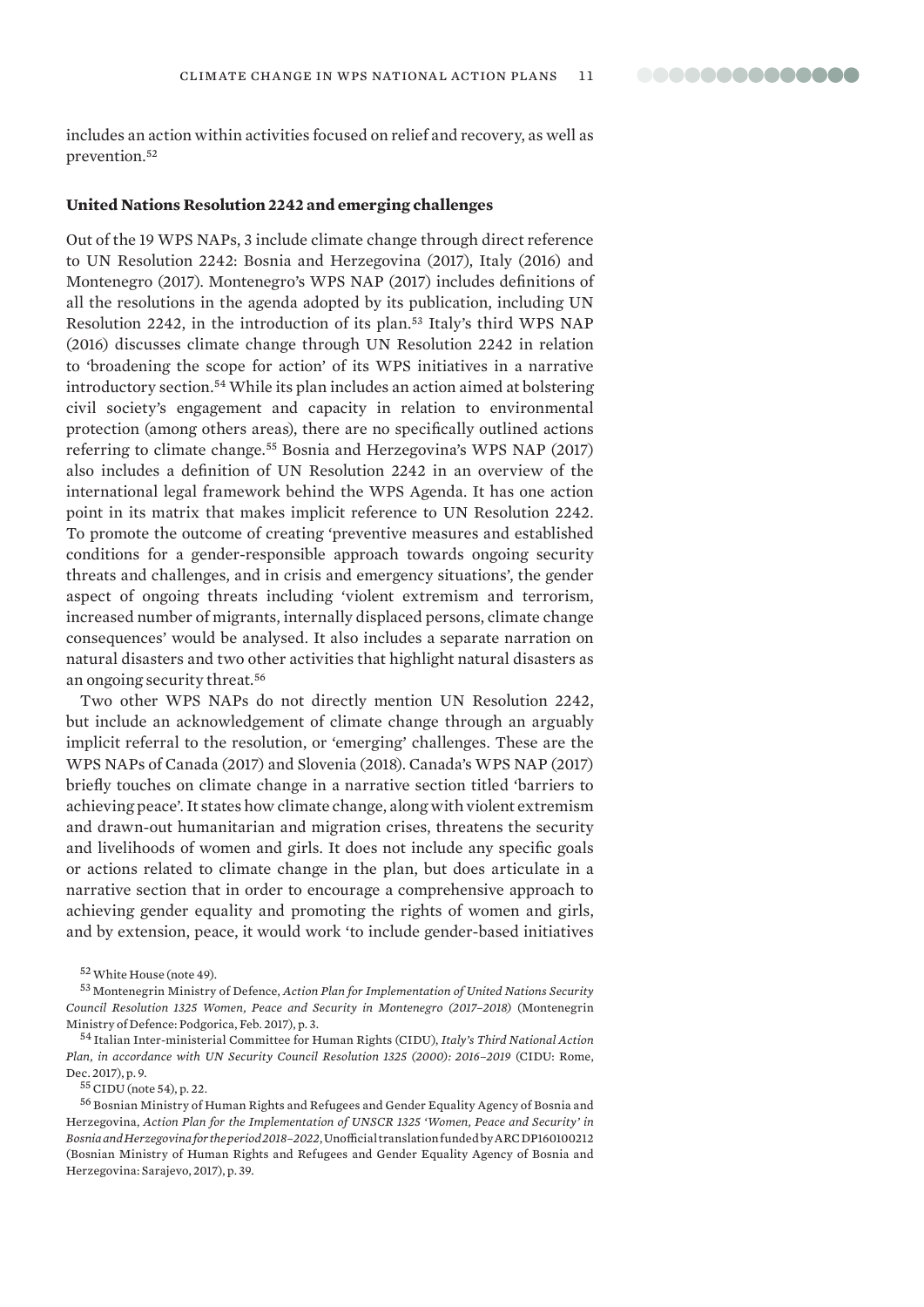in its trade and climate change negotiations'.<sup>57</sup> Canada's WPS NAP (2017) is paired with implementation plans that detail how different government departments intend to implement WPS goals. While these implementation plans also do not have actions directly referring to climate change, one section states: 'In implementing its commitments under the Action Plan, Global Affairs Canada remains open to other opportunities to strengthen inclusive peace and stabilization efforts, such as supporting the participation of youth in conflict resolution mechanisms, and mitigating the particular risks to women and girls posed by climate change.'<sup>58</sup> Slovenia's WPS NAP (2018) also articulates that its action plan 'encompasses activities aimed at addressing emerging challenges', which include terrorism, violent extremism, migration and climate change in a narrative section about the purpose and implementation of the plan. A related activity is Slovenia's participation in discussions on the international scale focused on these challenges, among other areas.<sup>59</sup>

Somewhat similarly, the WPS NAPs of three other states mention climate change through narrative references to more general factors that are shaping peace and security: the Netherlands (2016), Norway (2019) and Spain (2017). The third WPS NAP of the Netherlands (2016) positions its reference to climate change within a narrative section entitled 'Women, peace and security—the current context'. The reference states that 'understanding the influence of other factors—like environmental challenges, Ebola and other epidemics, and climate change' is important.<sup>60</sup> Norway's fourth WPS NAP (2019) mentions how 'climate change and health pandemics are increasing the vulnerability of many societies' in the narrative background of the plan. It further mentions how it works to integrate WPS principles in relevant policy areas, including climate and security.<sup>61</sup> Spain's second WPS NAP (2017) simply references climate change as a factor that is affecting 'the international scene' in the narrative of the introduction.<sup>62</sup>

#### **Peace and security contexts**

The WPS NAPs of six states acknowledge climate change in discussions about their country's peace and security contexts and needs: Bangladesh (2019), Kenya (2016), Liberia (2009), Namibia (2019), Nigeria (2017) and Senegal (2011).

In a narrative background section on the African context of peace and security, Senegal's WPS NAP (2011) includes mention of climate change in a definition of human insecurity and how it increases vulnerability for women

57Canadian Government, *[Gender Equality: A Foundation for Peace](http://peacewomen.org/sites/default/files/cnap-eng.pdf)* (Canadian Government: Ottawa, 2017), p. 9.

58Canadian Government, *[Canada's National Action Plan on Women, Peace and Security 2017-](http://peacewomen.org/sites/default/files/cnap_implementation_plans_eng.pdf) [2022: The Implementation Plans](http://peacewomen.org/sites/default/files/cnap_implementation_plans_eng.pdf)* (Canadian Government: Ottawa, 2017), p. 5.

<sup>59</sup> Slovene Government, *[Action Plan of the Republic of Slovenia for the Implementation of the UN](https://www.wpsnaps.org/app/uploads/2019/09/Slovenia-NAP-2-2018-2020-English-translation-DP160100212.pdf)  [Security Council Resolutions on Women, Peace and Security for the 2018–2020](https://www.wpsnaps.org/app/uploads/2019/09/Slovenia-NAP-2-2018-2020-English-translation-DP160100212.pdf)*, Unofficial translation funded by ARC DP160100212 (Slovene Government: Ljubljana, 2017), p. 8.

<sup>60</sup> 1325 Dutch NAP Partnership, *[The Netherlands National Action Plan on Women, Peace and](https://www.peacewomen.org/sites/default/files/Dutch_NAP_2016-2019.pdf)  [Security 2016-2019](https://www.peacewomen.org/sites/default/files/Dutch_NAP_2016-2019.pdf)* (1325 Dutch NAP Partnership: the Hague, 2016), p. 10.

<sup>61</sup> Norwegian Government, *[Women, Peace and Security \(2019–2022\)](https://www.regjeringen.no/globalassets/departementene/ud/dokumenter/planer/actionplan_wps2019.pdf)* (Norwegian Ministries: Oslo, 2017), pp. 7, 11.

<sup>62</sup> Spanish Government, *[2017–2023: Second National Action Plan on Women, Peace and Security](http://www.exteriores.gob.es/Portal/es/SalaDePrensa/Multimedia/Publicaciones/Documents/2017_II%20PLAN%20NACIONAL%20ENG%20web.pdf)* (Spanish Government: Madrid, 2017), p. 7.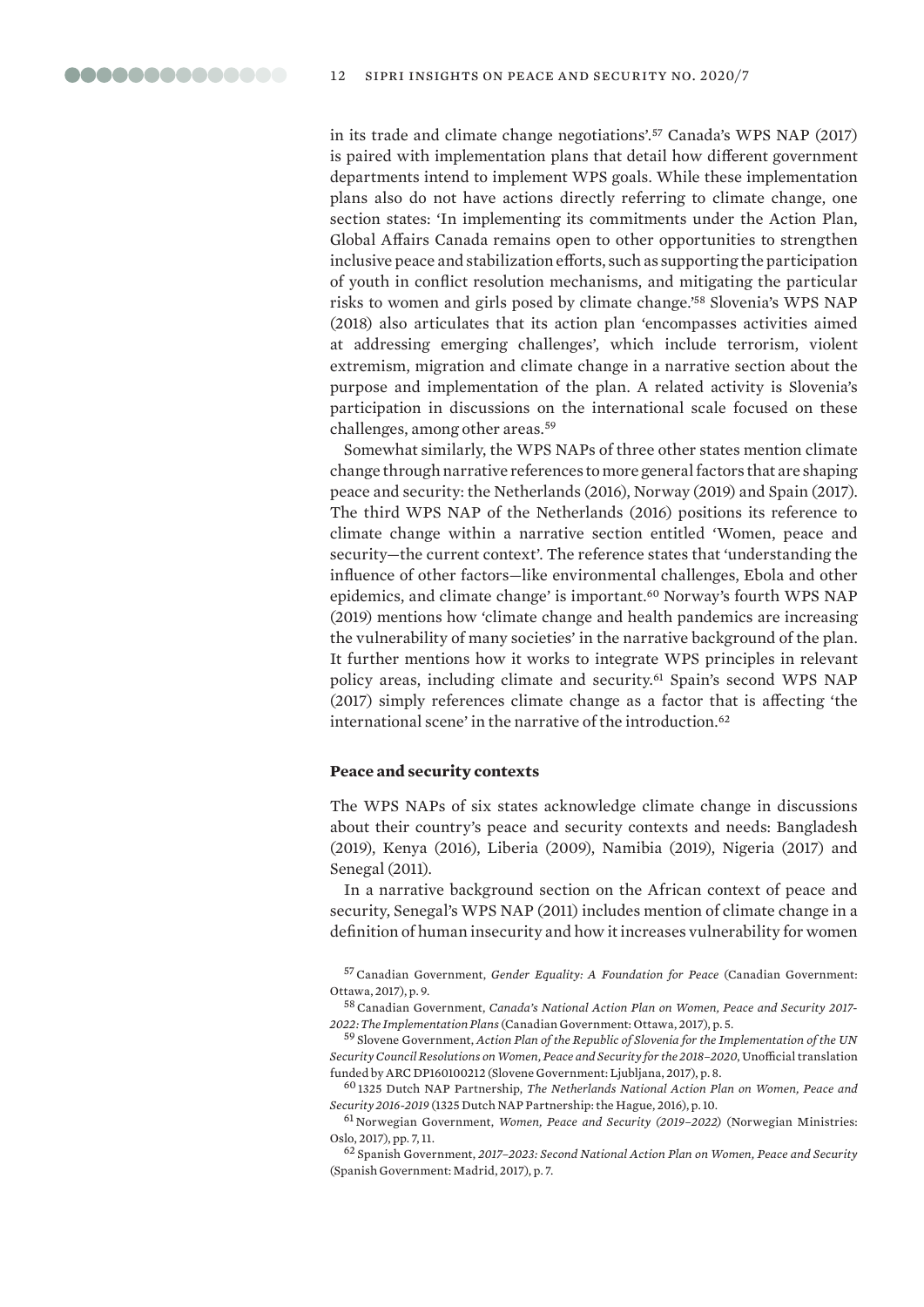and children, particularly girls. Specifically, it states that 'the proliferation of conflict and crises associated with natural disasters prompted by climate change' has exacerbated human insecurity for the world, and Africa in particular.<sup>63</sup> In its introduction, Namibia's WPS NAP (2019) acknowledges climate change as an 'emerging issue', along with radicalization and human trafficking, that needs to be addressed, and describes climate change as a factor undermining women's human security and thus 'national social cohesion'.<sup>64</sup> Within a narrative focusing on peace and security in a later section entitled 'Situation analysis', Namibia's WPS NAP references how a 2009 World Bank report described climate change as a significant threat to Namibia due to the country's reliance on natural resources and agriculture.<sup>65</sup> The WPS NAP does not include any goals or actions directly discussing climate change, but does include a goal and related actions in its matrix promoting relief and recovery in the wake of human-made and natural disasters.<sup>66</sup> It includes another goal in its action matrix linked to the protection pillar; the

goal promotes sustainable livelihoods for women, while related actions include the 'provision of equal land rights'.<sup>67</sup> Similarly, Kenya's WPS NAP (2016) includes climate change in a narrative discussion of the background of the plan. It states that the WPS NAP must work to protect 'women's rights in humanitarian contexts wrought by climate change' and conflict to address the root causes of conflict

in the country. Like Namibia's WPS NAP (2019), it also does not include goals or actions directly referring to climate change, but does include an action relating to natural disasters.<sup>68</sup> Nigeria's WPS NAP (2017) recognizes the negative impacts of climate change in a narrative discussion on root causes of instability in the region, and 'emphasises the need for adequate risk assessments and risk management strategies by governments and the United Nations'. It additionally states that it 'welcomes the development' and encourages the coordination and international support of plans by states in the region aimed at addressing core sources of crisis in the region, including the Lake Chad Development and Climate Resilience Action Plan of the Lake Chad Basin Commission.<sup>69</sup> Bangladesh's WPS NAP (2019) focuses on climate change as a cause of displacement and migration in a narrative background discussion of WPS issues in the country. It goes on to relate climate change to natural disaster impacts, and highlights how different climate-related

<sup>63</sup> Senegalese Ministry of Gender and Relations with African and Foreign Women's Associations, *[National Action Plan for the Implementation of Resolution 1325 \(2000\) of the Security Council of the](https://www.wpsnaps.org/app/uploads/2019/09/Senegal-NAP-2011-English-translation-DP160100212.pdf)  [United Nations](https://www.wpsnaps.org/app/uploads/2019/09/Senegal-NAP-2011-English-translation-DP160100212.pdf)*, Unofficial translation funded by ARC DP160100212 (Senegalese Ministry of Gender and Relations with African and Foreign Women's Associations: Dakar, 2011), p. 10.

<sup>64</sup> Namibian Government, *[Namibia National Action Plan on Women Peace and Security: Moving](https://www.peacewomen.org/sites/default/files/Namibia%20NAP%20(2019-2024).pdf)  [United Nations Security Council Resolution 1325 Forward 2019–2024](https://www.peacewomen.org/sites/default/files/Namibia%20NAP%20(2019-2024).pdf)* (Namibian Government: Windhoek, 2019) p. 2.

<sup>66</sup> Namibian Government (note 64), p. 31.

<sup>68</sup> Kenyan Government, *[2016–2018: National Action Plan for the Implementation of United Nations](http://peacewomen.org/sites/default/files/Kenya%20NAP-with-cover-final.pdf)  [Security Council Resolution 1325 and Related Resolutions](http://peacewomen.org/sites/default/files/Kenya%20NAP-with-cover-final.pdf)* (Kenyan Government: Nairobi, 2016), pp. 14, 16.

<sup>69</sup> Nigerian Federal Ministry of Women Affairs and Social Development, *[National Action Plan for](https://www.peacewomen.org/sites/default/files/NAPNigeria.pdf)  [the Implementation of UNSCR 1325 and Related Resolutions on Women, Peace and Security in Nigeria](https://www.peacewomen.org/sites/default/files/NAPNigeria.pdf)  [2017-2020](https://www.peacewomen.org/sites/default/files/NAPNigeria.pdf)* (Federal Ministry of Women Affairs and Social Development: Abuja, 2017), p. 48.

*Namibia's WPS NAP (2019) describes climate change as a factor undermining women's human security and thus 'national social cohesion'*

<sup>65</sup> Namibian Government (note 64), p. 8.

<sup>67</sup> Namibian Government (note 64), p. 29.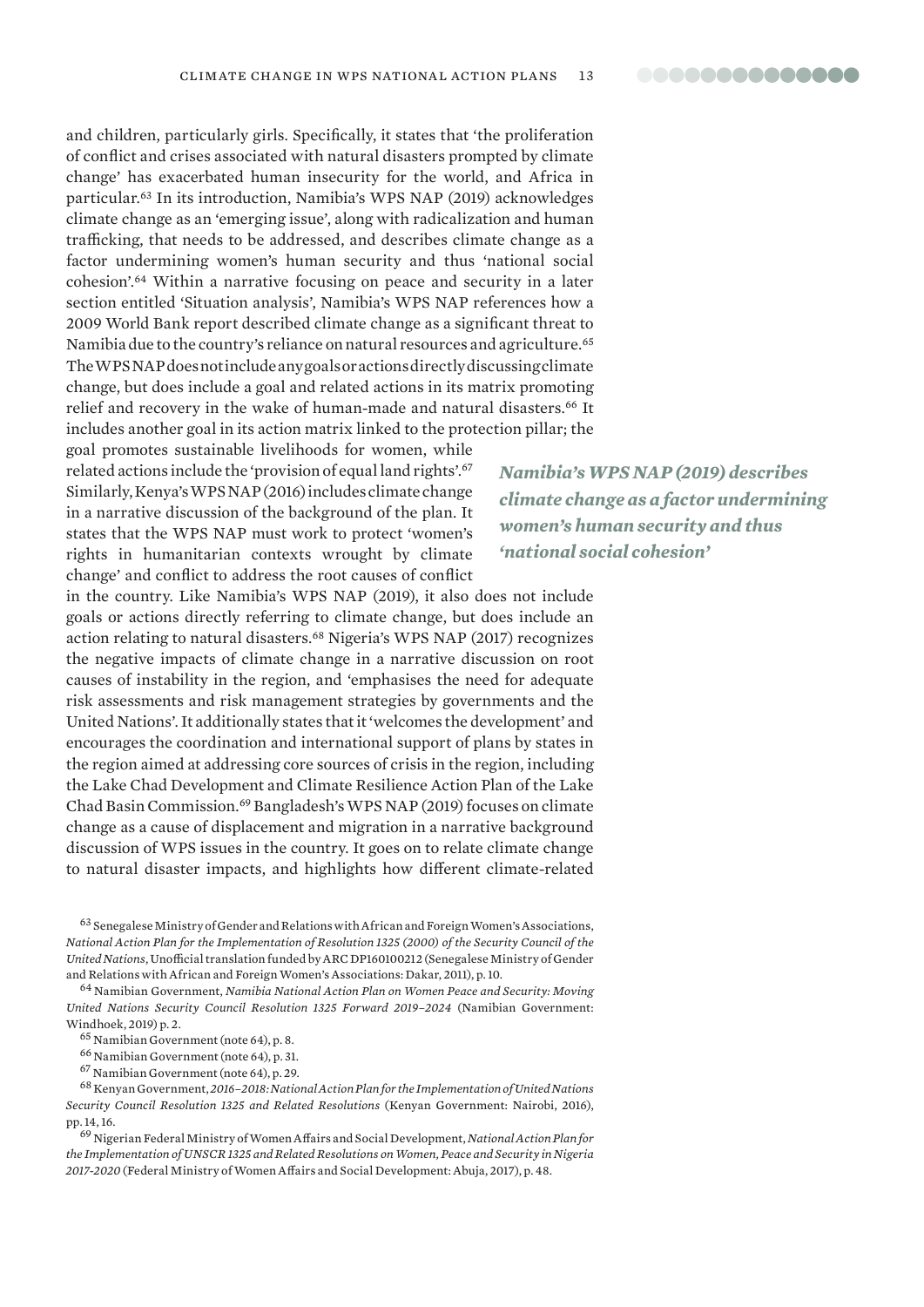policies recognize the need to focus on gender and promote women's involvement in this area. Notably, it stresses that this recognition needs to be backed up by action and financial commitments. The WPS NAP does not have any actions discussing climate, but does include activities focusing on women's protection in relation to disasters.<sup>70</sup> Liberia's WPS NAP (2009) mentions climate change in a footnote clarifying an action point focusing on developing and improving policies on housing, natural resources and the environment. It mentions how, while access to housing and natural resources is not discussed in UN Resolution 1325, consultations with stakeholders in Liberia—especially rural women—revealed it as a priority area. It further states that climate change, environment issues and their effect on women is highly relevant for the WPS NAP.<sup>71</sup>

## V. In-depth analysis: Finland, Ireland and the United States

This section analyses and discusses the WPS NAPs of Finland (2008, 2012 and 2018), Ireland (2019) and the USA (2016), as these include the highest number of specific goals and actions incorporating climate change. The states arguably act in the capacity of donor states executing their WPS activities around climate change—all of them reference foreign affairs or aid departments as actors that would implement the actions.<sup>72</sup> Thus, they do not focus on in-country contexts. However, they also do not exclusively integrate climate change in relation to emerging challenges, or issues referenced in UN Resolution 2242. Instead, they work with it as a stand-alone issue—one

*Finland, Ireland and the USA work with climate change as a stand-alone issue one that may influence women's human security and conflict prevention*

that may influence women's human security and conflict prevention. To more thoroughly explore the three research questions of this study, the ensuing analysis is oriented around three overlapping focus areas: (*a*) rationale, (*b*) association with WPS pillars and (*c*) who participates and how? 'Rationale' asks if and how these WPS NAPs explain why they include climate change in their plan—is

it framed more as an external threat, human security risk or other reason entirely? 'Association with WPS pillars' questions if and how the content focusing on climate change and related security risks within WPS NAPs relates to the four pillars of the WPS Agenda (prevention, participation, protection, and relief and recovery) and how participation may feature within actions linked to different pillars. 'Who participates and how?' asks if the WPS NAPs clarify support for participation of diverse groups of women in their actions, and if they use discourse relating to women's vulnerability to climate change in the plan?

<sup>70</sup> Bangladeshi Government, *[National Action Plan on Women, Peace and Security](https://www.peacewomen.org/sites/default/files/Bangladesh%20NAP%20(2019-2022).pdf)* (Bangladeshi Government: 2019).

<sup>71</sup> Liberian Ministry of Gender and Development, *[The Liberia National Action Plan for the](http://www.peacewomen.org/assets/file/NationalActionPlans/liberia_nationalactionplanmarch2009.pdf)  [Implementation of United Nations Resolution 1325](http://www.peacewomen.org/assets/file/NationalActionPlans/liberia_nationalactionplanmarch2009.pdf)* (Liberian Ministry of Gender and Development: Monrovia, 2009), p. 34.

<sup>72</sup> See e.g. Shepherd, L., 'Making war safe for women? National action plans and the militarisation of the Women, Peace and Security Agenda', *International Political Science Review*, vol. 37, no. 3 (2016), pp. 324–35.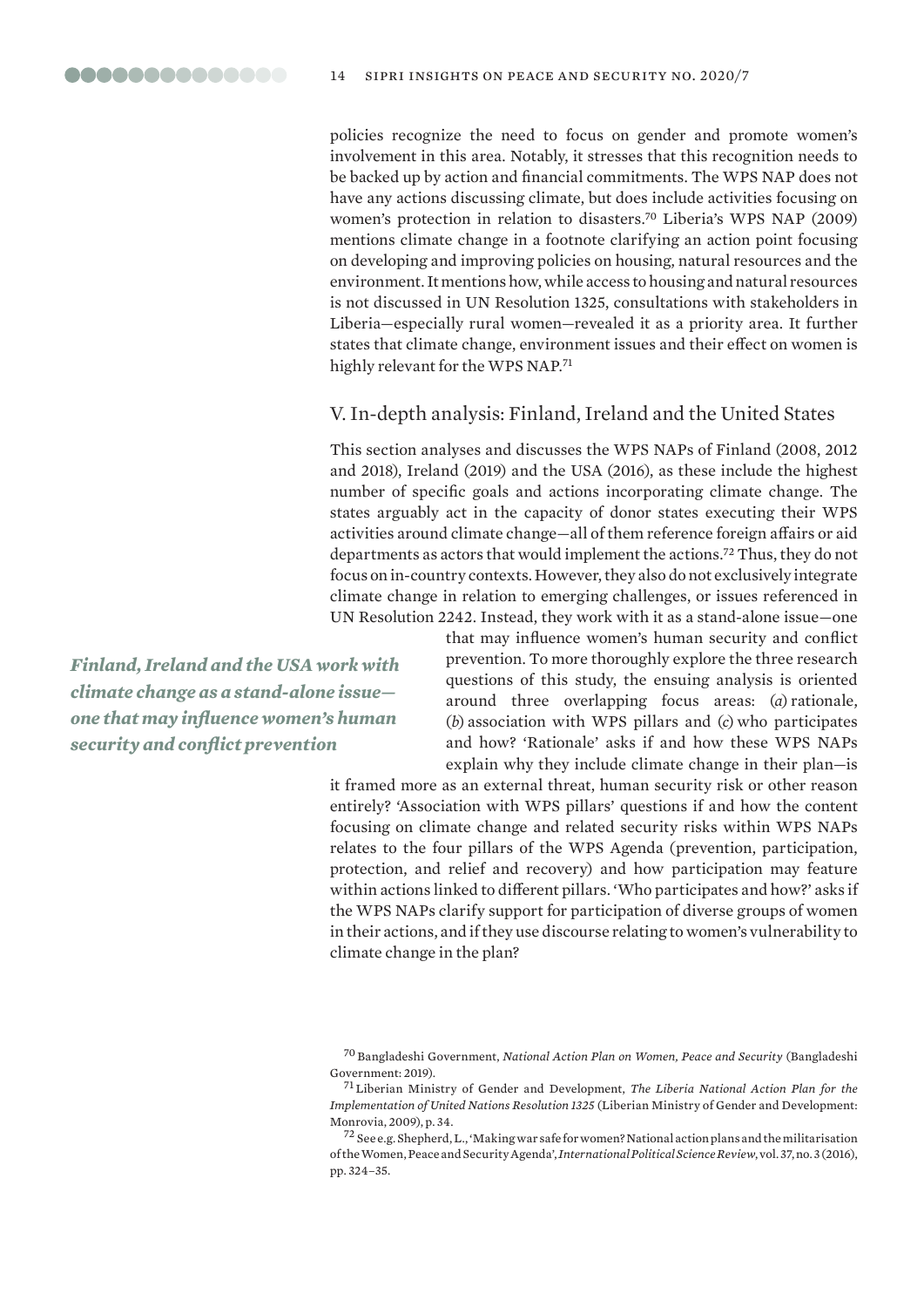#### **Rationale**

The WPS NAPs of Finland, Ireland and the USA vary in how explicit their reasons are for including climate change in narrative sections in their plans. Those of Finland and Ireland associate climate change with the conflictprevention pillar, with the language in Finland's three plans progressively aligning slightly more with the understanding of climate risks—that climate change exposes and compounds existing social vulnerabilities to create situations of insecurity.<sup>73</sup>

For example, Finland's first WPS NAP (2008) takes a general approach to connecting climate change impacts and security issues within a narrative discussion on including UN Resolution 1325 within Finland's development policy, and states a need to subsequently take related gender-sensitive approaches.<sup>74</sup> Its goal and related actions specifically referring to climate change are positioned within a section focusing on the prevention pillar, entitled 'Conflict prevention, peace negotiations and peacebuilding'.

In contrast, Finland's second WPS NAP (2012) does not provide a link between climate change, security and WPS in a narrative section. However, like the first WPS NAP, it does include its goal and actions relating to climate change within a section entitled 'Conflict prevention, peace negotiations and

peacebuilding'. The narrative introduction to this section does not mention climate change, but discusses the effects of environmental destruction, land-ownership issues and disputes surrounding natural resources may have on violent conflicts. Based on this relationship, it states that there is need for 'transparent and equitable management of natural resources' as this would improve political stability

and help the prevention and resolution of conflict.<sup>75</sup> Neither of Finland's first two WPS NAPs overtly frame climate change as a threat. While the second WPS NAP does not address climate change in the narrative on conflict prevention, it does seem to recognize that environmental change interacts with socio-economic and political factors in ways that can either exacerbate or mitigate the risk of insecurity.

Finland's third WPS NAP (2018) also appears to recognize interlinkages among socio-economic and political variables, climate change and conflict in a narrative. It provides a narrative reference to climate change, also within its introduction to a section entitled 'Conflict prevention and peacebuilding'. Finland states that it 'works to establish the connection between gender, climate change, natural resources and peacebuilding'. This statement is included within a discussion of the importance of promoting the political participation of women in post-conflict and fragile settings, and the need for economic empowerment to ensure equality and women's active participation. The discussion begins by stating that activities in this stream which implicitly include the focus on climate change—would 'help women to play a more prominent role in the building and establishment of a peaceful

*The WPS NAPs of Finland, Ireland and the USA vary in how explicit their reasons are for including climate change in narrative sections in their plans*

<sup>73</sup> Mobjörk et al. (note 21).

<sup>74</sup> Finnish Ministry for Foreign Affairs, *UN Security Council Resolution 1325 (2000) 'Women, Peace and Security': Finland's National Action Plan 2008–2011* (note 51), p. 13.

<sup>75</sup> Finnish Ministry for Foreign Affairs, *UN Security Council Resolution 1325 (2000) 'Women, Peace and Security': Finland's National Action Plan 2012–2016* (note 51).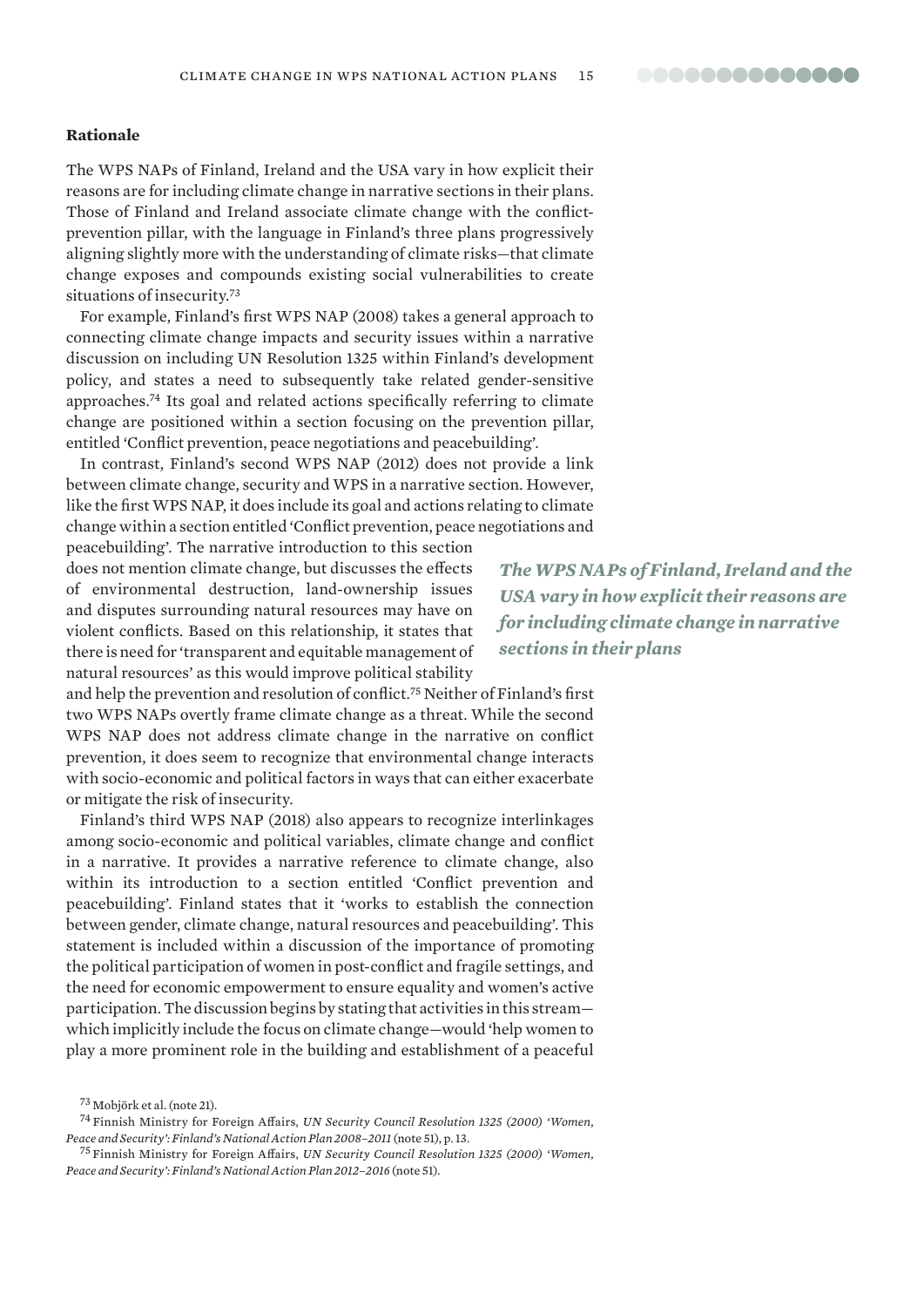society and democratic system'.<sup>76</sup> In the context of this narrative discussion, the WPS NAP appears to link climate change, gender and peacebuilding with women's economic empowerment and political participation, and thus conflict prevention. Like the first two, the third WPS NAP positions its goal and action associated with climate change within a 'Conflict prevention and peacebuilding' section. Additionally, in the third WPS NAP, a secondary and separate link with climate change falls under the theme of 'Protecting women and girls and safeguarding their rights in crises'. Within a narrative section titled 'Migration and 1325', climate change is discussed as a factor that, uniquely or in concert with other variables including violent conflict, can cause people to become refugees and compel migration. While this WPS NAP (2018) did mention climate change as a factor influencing conflict and migration, all three plans focused related goals and actions under the prevention pillar.<sup>77</sup>

WPS NAPs for Ireland were published in 2011, 2015 and 2019, and featured climate change within the third iteration in 2019. This third WPS NAP features general inclusions of climate change in the narration in its executive summary, and a narrative section focused on conflict prevention. The plan's executive summary declares that Ireland's commitment to gender equality includes 'ensuring that we have an overarching focus on gender equality in all of our partnerships and interventions, and in deepening our understanding of the gendered-impacts of poverty, inequality, climate change and conflict'.<sup>78</sup>

*While Finland and Ireland link climate change with conflict prevention to varying degrees, the USA relates it to relief and recovery in its second WPS NAP*

In a narrative background discussion of conflict prevention, the third WPS NAP recognizes 'gender equality, climate action, strengthening governance and reducing humanitarian need' as four elements that are crucial for conflict prevention and sustainable peace. As such, it states that the country takes a comprehensive approach towards peace and security by recognizing these factors in

its foreign policy. While the discussion seems to recognize the interlinking of these issues in relation to sustainable peace, it also acknowledges climate change as a security challenge in the same narrative section, using language that seems to echo UN Resolution 2242. It recognizes climate change, in addition to other variables like violent extremism, mass displacement and migration, and cyber-related threats, as issues contributing to the 'changing nature of conflict and global dynamics'. Subsequently, it articulates the need to take a gender approach to these new issues.<sup>79</sup>

While Finland and Ireland link climate change with conflict prevention in narrative sections to varying degrees, the USA relates it to relief and recovery in narration in its second WPS NAP. The USA, which has published two WPS NAPs (2011 and 2016) and one strategy (2019), directly mentions climate change in its second WPS NAP. The strategy is not a WPS NAP, but

<sup>79</sup> Irish Government (note 47), p. 15.

<sup>76</sup> Finnish Ministry for Foreign Affairs (note 48), p. 32.

<sup>77</sup> Finnish Ministry for Foreign Affairs (note 48); Finnish Ministry for Foreign Affairs, *UN Security Council Resolution 1325 (2000) 'Women, Peace and Security': Finland's National Action Plan 2008–2011* (note 51); and Finnish Ministry for Foreign Affairs, *UN Security Council Resolution 1325 (2000) 'Women, Peace and Security': Finland's National Action Plan 2012–2016* (note 51).

<sup>78</sup> Irish Government (note 47), p. 8.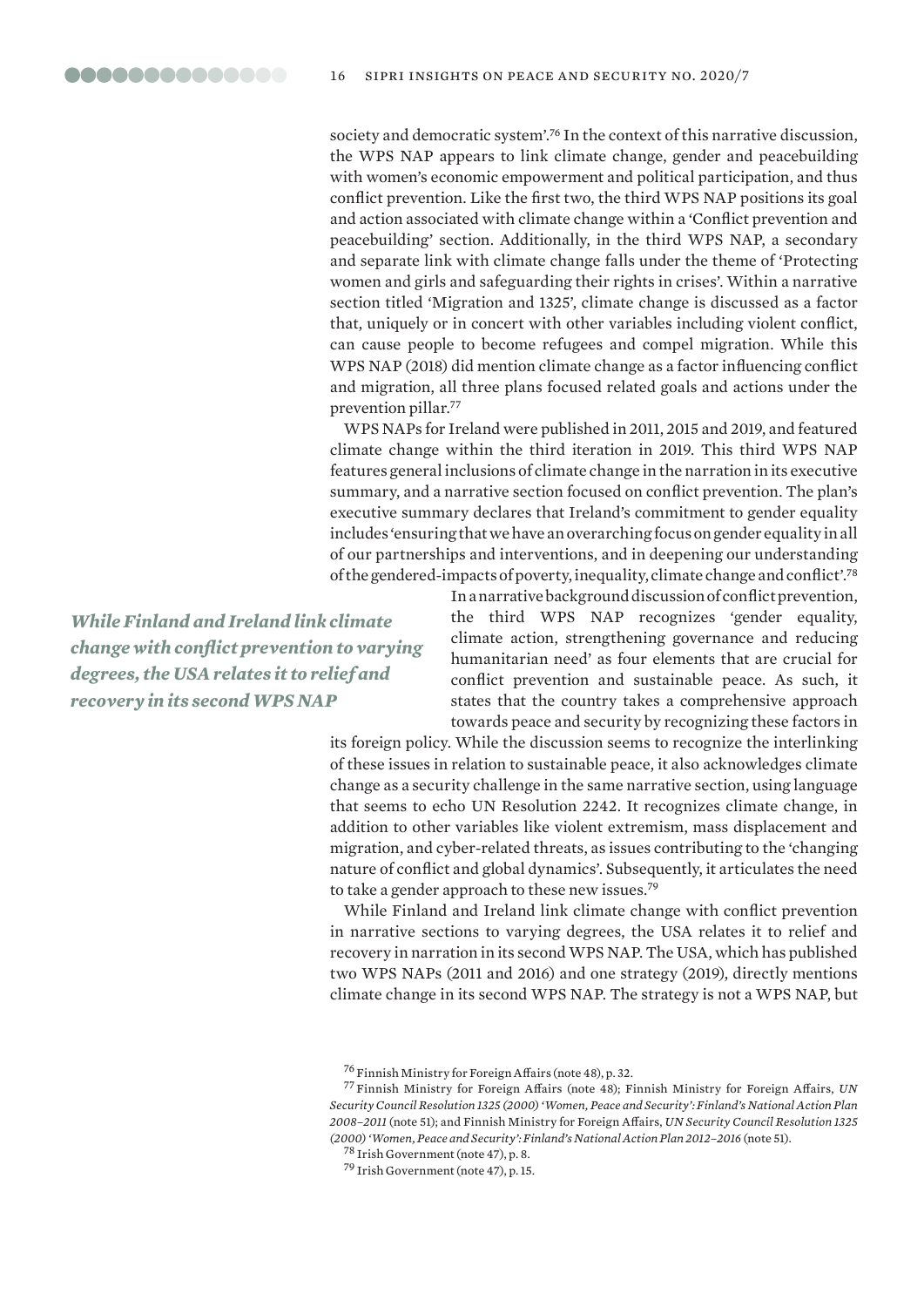00000000000000

clarifies that it 'supersedes the 2016 U.S. National Action Plan'.<sup>80</sup> It was put in place after the US Government signed the Women, Peace and Security Act of 2017, which called for the creation of a government strategy, which would 'be aligned with other nations' plans to improve the participation of women in peace and security processes, conflict prevention, peace building, and decision-making institutions'.<sup>81</sup>

Within the USA's second WPS NAP (2016), climate change is discussed as a concern predominantly within a narrative section entitled 'Women's equal access to the means of recovery'. This section seems to view climate change less as an external security threat, or risk affecting gender inequality and influencing insecurity. Rather, it highlights the impacts of climate change on women's vulnerability. Within a narrative informational box entitled 'Integrating climate change into the Women, Peace, and Security Agenda', the WPS NAP states that while it recognizes that climate change affects everyone, 'women and girls in the developing world are disproportionately vulnerable' to climate change effects due to roles in their communities and restrictive social expectations. The narrative text explains

that consequently women and girls in these settings face a higher mortality rate during natural disasters and emergencies, as well as a correspondingly increased risk of domestic and sexual abuse within these situations. It continues by acknowledging how women have skills

and knowledge related to their natural environments that can mitigate the effects of climate change and related disasters within their communities. The section concludes by stating that the US Agency for International Development (USAID) would establish a partnership between WPS and climate change agendas with the aim to 'promote women's participation and leadership in efforts to address climate-related shocks and challenges linked to recurrent crisis, conflict, or insecurity'.<sup>82</sup> However, how USAID would do so is not clarified. While Finland's and Ireland's WPS NAPs place goals and actions within activities related to conflict prevention, the USA's WPS NAP (2016) includes related actions within outlined relief and recovery and conflict-prevention activities.

#### **Association with the Women, Peace and Security pillars**

All of the mentioned WPS NAPs of the three states (Finland 2008, 2012, 2018; Ireland 2019; and USA 2016) follow the structure of the four WPS pillars to different degrees. While they all include sections on prevention and protection, there are variations among their structures. For example, Finland's plans include sections on crisis management. Ireland's (2019) and the USA's (2016) WPS NAPs organize their plans by pillar. However, while the USA's WPS NAP keeps to the structure of the main four pillars, Ireland's WPS NAP incorporates relief and recovery into protection, and adds promotion as a fourth pillar. Despite the variations across the plans,

*All of the WPS NAPS of Finland, Ireland and the USA follow the structure of the four WPS pillars to different degrees*

<sup>80</sup> US Government, *[United States Strategy on Women, Peace, and Security](https://www.peacewomen.org/sites/default/files/WPS-Strategy-FINAL-PDF-6.11.19.pdf)* (US Government: Washington, DC, 2019), p. 2.

 $^{81}$  Women, Peace and Security Act of 2017, [US Public Law no. 115-68,](https://www.congress.gov/bill/115th-congress/senate-bill/1141) signed into law on 6 Oct. 2017, sec. 5; and White House (note 49).

<sup>82</sup>White House (note 49), p. 16.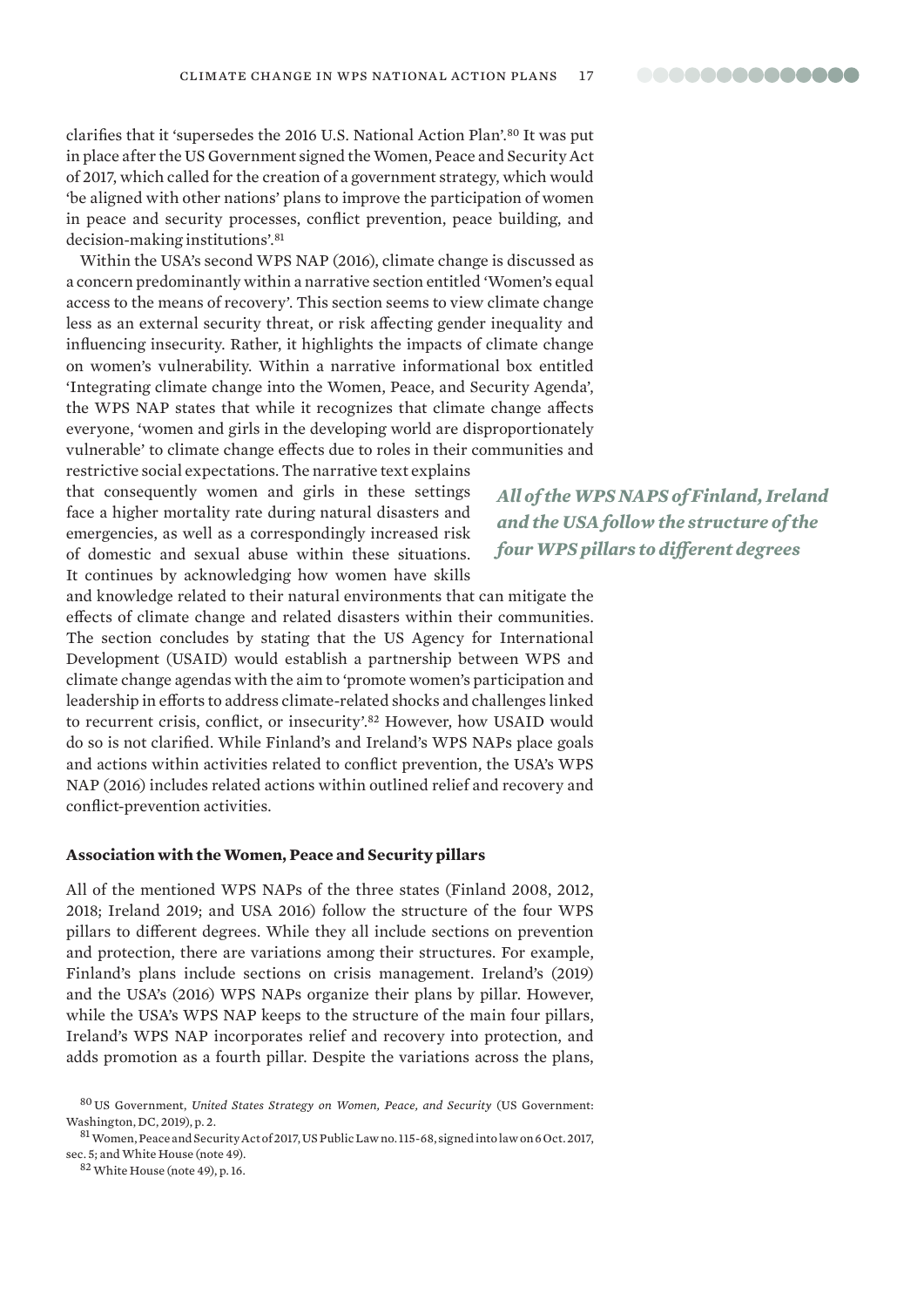all of Finland's WPS NAPs (2008, 2012, 2018) and Ireland's WPS NAP (2019) position their goals and actions related to climate change within sections focusing on conflict prevention. While Finland's WPS NAP (2018) references climate change in narrative information about migration in a section focused on protection, there are no specific goals or activities related to the protection pillar. The USA's second WPS NAP (2016) associates its goals and actions focused on climate change to the relief and recovery pillar, as well as the conflict prevention pillar. All the goals and activities are separate from narrative background information. This section now discusses the content of these goals and activities, and highlights if and how participation featured.

#### *Participation within prevention*

The WPS NAPs of Finland (2008, 2012, 2018), Ireland (2019) and the USA (2016) all include goals and actions under the prevention pillar. However, how participation is featured within these actions varies across WPS NAPs. Within Finland's WPS NAPs, the state is featured as the actor in the first plan, women's participation is highlighted in the second and women's participation is implicitly focused on in the third. To clarify, Finland's first WPS NAP (2008) has one goal—labelled as an 'objective' in the plan—and three related action points focused on climate change. The objective and activities are explicitly focused on national-scale implementation, and highlight Finland's role in drawing attention to the issue of gender and climate change. The objective states that 'Finland will call attention to the gender-based impacts of climate change'. The language in the related action points is broad, with the first point stating that 'Finland acts in

*The WPS NAPS of Finland, Ireland and the USA all include goals and actions under the prevention pillar, but how participation is featured within these actions varies*

favour of addressing the position of women' in climate change discussions. The second action more definitively states that Finland 'requires' development work aimed at climate change to consider gender, and that it 'supports' initiatives to identify climate change impacts for different genders, and subsequent adaptation measures. The point specifically highlights that attention will be paid

to the relationships among women, natural resource management, land ownership and use, and livelihood creation. The third point describes how Finland would 'draw attention to gender and climate change' at a high-level international conference.<sup>83</sup> The more general focus on the state's involvement in highlighting the issue of climate change in the first WPS NAP resembles more singular mentions of climate change in other WPS NAPs, such as those of Bosnia and Herzegovina (2017) and Slovenia (2018), each published around a decade after Finland's first WPS NAP (2008). Likewise, Canada's implementation plans for its WPS NAP (2017) stated that Global Affairs Canada was 'open' to strengthening its peace and security efforts, such as by mitigating climate effects on women and girls (see section III).<sup>84</sup> Regardless of the publication date, the way that some WPS NAPs appear to approach climate change when initially referencing it in their activities is broad, with a focus on the state as the key actor.

<sup>83</sup> Finnish Ministry for Foreign Affairs, *UN Security Council Resolution 1325 (2000) 'Women, Peace and Security': Finland's National Action Plan 2008–2011* (note 51), p. 19.

84 Canadian Government (note 58).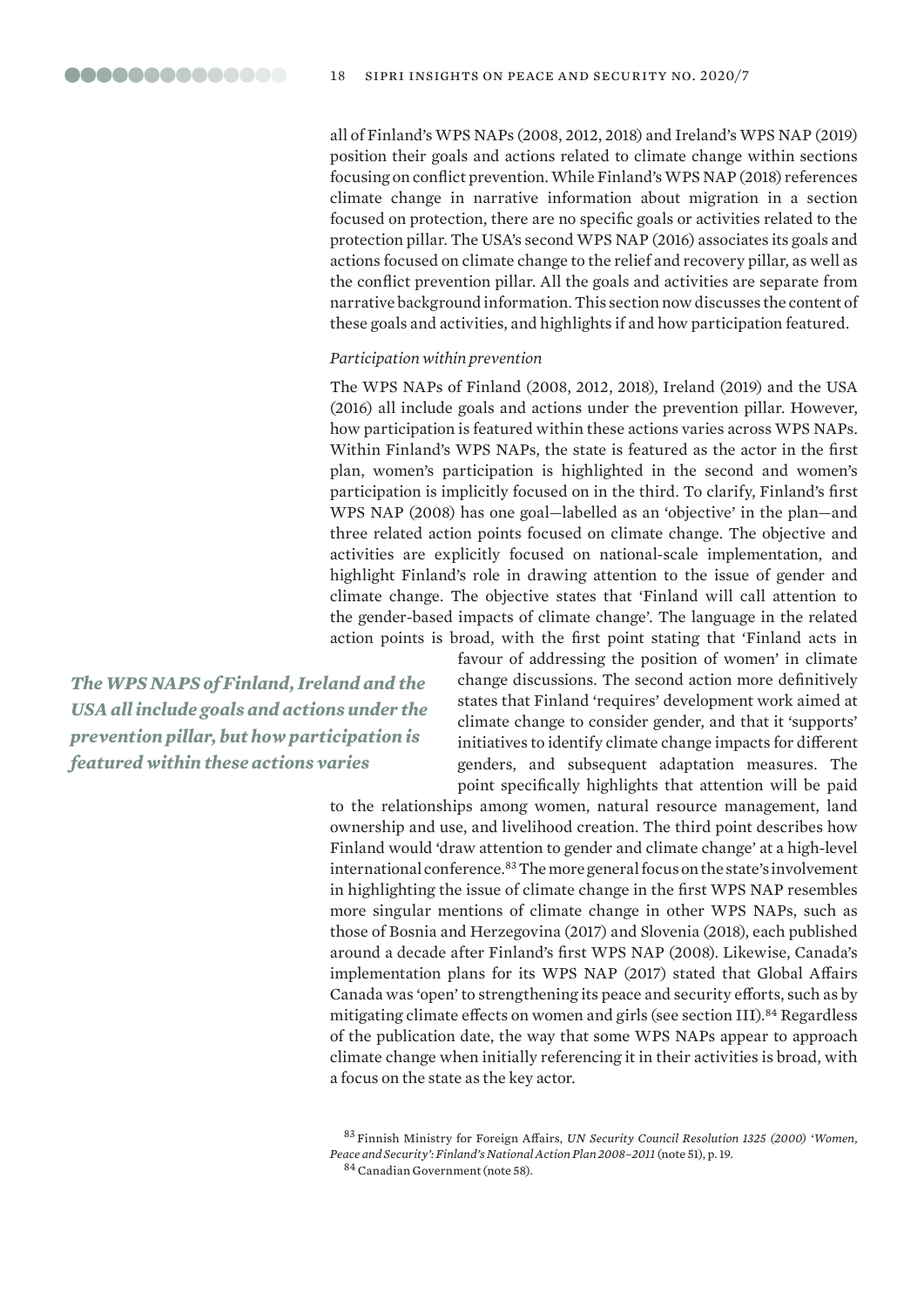In contrast, Finland's second WPS NAP (2012) targets specific activities and promotes women's participation, rather than highlights state involvement.<sup>85</sup> The plan has one objective that concretely links women's participation to climate action and environmental security, stating that 'Finland will promote women's active participation in issues related to the environment and security as well as support women's participation in the mitigation of climate change and adaptation to its consequences'.<sup>86</sup> Five action points are associated with this objective. The plan clarifies that implementation is focused on international and local scales, unlike the national focus of the first WPS NAP. Two of the five action points focus specifically on climate change. While women's participation is featured heavily in these points, the state's role as an actor is still apparent.

For example, the first point discusses how Finland supports developing states in adaptation and efforts to lower emissions, and echoes the first plan's activity calling for development action on climate change to recognize gender as a cross-cutting issue. However, the point also expresses that Finland 'supports women's possibilities to participate' in adaptation and mitigation efforts, that it 'promotes women's participation in international climate cooperation' and that it specifically supports participation in climate negotiations for women from least developed countries. The second point focused on climate change returns to the state's actions, expressing Finland's

support for general activities relating to women and climate in developing states, including through mainstreaming gender in national and regional action plans. The other three action points focus on the environment, with one specifically on environment and insecurity. Similar to the first WPS NAP, it states that Finland 'pays attention' to

women's role in natural resource management, land ownership and use, and livelihood creation. However, instead of relating this to climate change, it includes 'issues related to the environment and security' in the list. It goes on to detail support for 'gender and conflict sensitive energy, agriculture, water and forest policies in international development cooperation'. It specifically discusses how, as competition over water access is a growing cause of conflict, women and children are especially 'vulnerable to security risks' due to their roles as caretakers of household water in developing countries.<sup>87</sup>

Finland's third WPS NAP (2018) seems to implicitly recognize the linkages among socio-economic and political factors, gender inequality, climate change and insecurity. The plan does not have a specific objective mentioning climate change. However, it does include an action point focusing on climate change, but associates it with the desired 'outcome' of strengthening women's economic and political empowerment. This outcome would then support the broader objective of women playing 'a more meaningful role in conflict prevention and peacebuilding'. The action point states that 'Finland explores specific challenges and/or opportunities presented to women by climate

*Finland's third WPS NAP is the first to introduce an activity regarding climate change, gender and peacebuilding*

<sup>&</sup>lt;sup>85</sup> See e.g. Barrow, A., 'Operationalizing Security Council Resolution 1325: The role of national action plans', *Journal of Conflict & Security Law*, vol. 21, no. 2 (2016), pp. 247–75.

<sup>86</sup> Finnish Ministry for Foreign Affairs, *UN Security Council Resolution 1325 (2000) 'Women, Peace and Security': Finland's National Action Plan 2012–2016* (note 51), p. 22.

<sup>87</sup> Finnish Ministry for Foreign Affairs, *UN Security Council Resolution 1325 (2000) 'Women, Peace and Security': Finland's National Action Plan 2012–2016* (note 51), p. 22.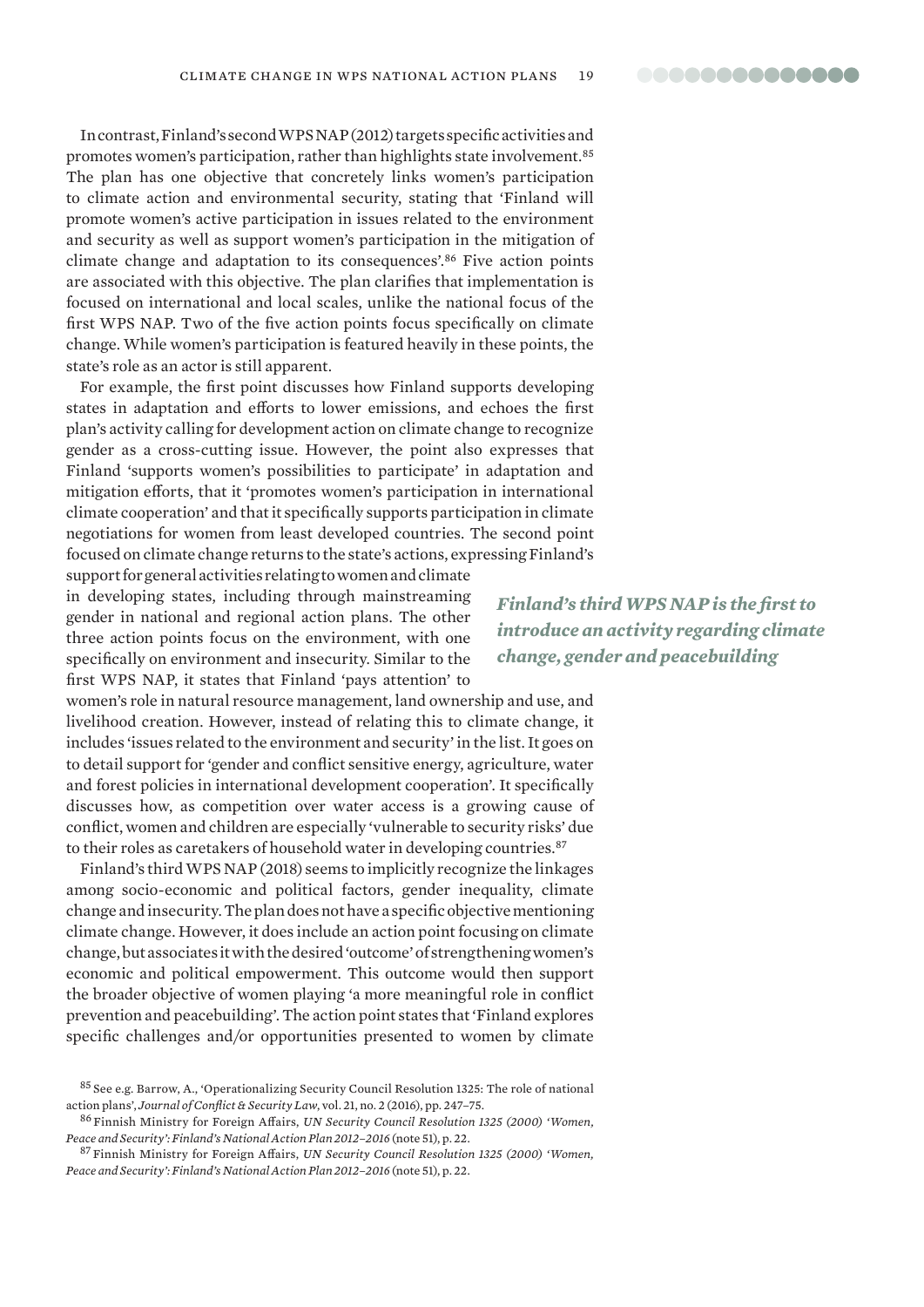change, and access to, use and control of land and other natural resources'.<sup>88</sup> However, it is unclear as to how it would do so, and a corresponding scale of implementation is not specified, unlike the previous two plans. The action marks the first time Finland's (and indeed any) WPS NAP introduced an activity regarding climate change, gender and peacebuilding.

Like all of Finland's WPS NAPs, Ireland's third WPS NAP (2019) also associates its goals—labelled as 'outputs' in the action matrix—and actions relating to climate change work focused on the prevention pillar. However, unlike Finland's second and third WPS NAPs, Ireland's WPS NAP has a comparatively limited focus on women's participation. It has two focused 'outputs' (1.1.3 and 1.2.3) and five related action points in the action matrix that refer to climate change. Women's participation features only in one of the two actions related to output 1.2.3, focused on increasing investment 'in research and programming on gender and security impacts of climate change'. This output is linked to the broader objective in the matrix of integrating gender analysis into work relating to conflict-affected contexts, and peace and security issues. The action related to this output promotes the strengthening of support for women's participation and gender equality in climate action, recalling Finland's second WPS NAP (2012). Here, however, the language does not directly promote women's participation in climate action—the activity is to 'strengthen support' for women's 'involvement', thus resembling the more tentative language in Finland's first WPS NAP. Ireland's WPS NAP does include an indicator to measure the success of this action, and progress would be assessed through the realization of key indicators of the Gender Action Plan of the UN Framework Convention on Climate Change.<sup>89</sup>

The other action related to output 1.2.3 notably focuses more on climate security. This action explains that Ireland would commission research on 'gender and security impacts of climate change in Pacific Small Island Developing States (SIDS)'.<sup>90</sup> The findings are meant to be used by Pacific SIDS in engagement with the UN Security Council and advocacy to the UN

*Ireland and Finland are donor states partnering with other states to work on gender and climate*

special rapporteur on climate and security. Success would be gauged by the level of uptake and policy influence of the commissioned research, as well as funding increases. While this may be the most direct action outlined on climate and security issues within a WPS NAP, aspects of it resemble an activity in Finland's second WPS NAP (2012),

in which it worked to support activities related to women and climate change, and developing states. The two states, Ireland and Finland, are donor states partnering with other states to work on gender and climate (or in the case of Ireland, climate and security).

The other output and associated activities in Ireland's WPS NAP (2019) action matrix focus on state involvement, like Finland's first WPS NAP (2008). Output 1.1.3 supports the desired overall outcome of prioritizing gender equality and women's empowerment across Ireland's development and humanitarian work. Output 1.1.3 states that Ireland will further its understanding of the gendered impacts of climate change and conflict,

<sup>88</sup> Finnish Ministry for Foreign Affairs (note 48), p. 34.

<sup>89</sup> Irish Government (note 47), p. 29.

<sup>90</sup> Irish Government (note 47), p. 29.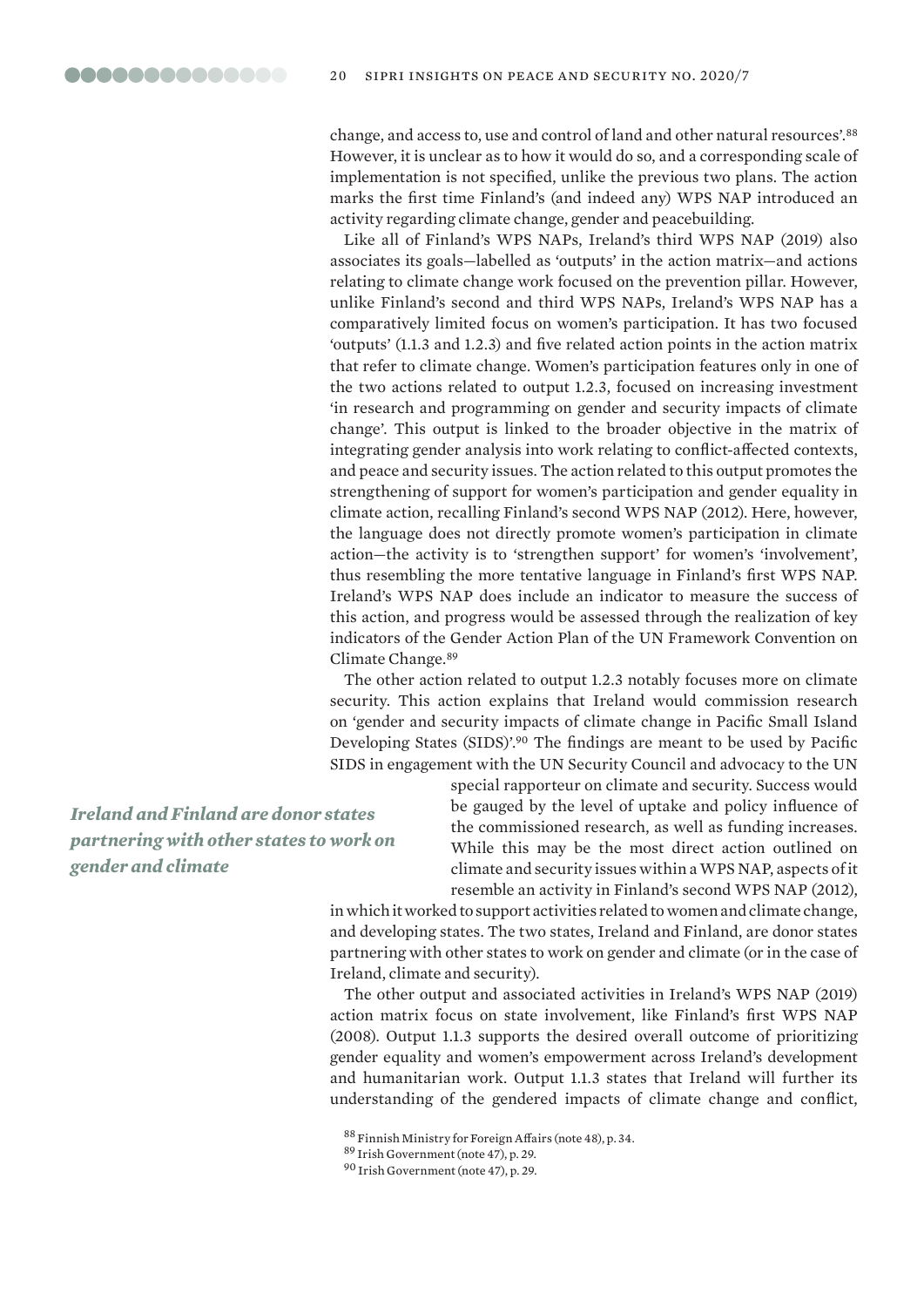among other factors, with a focus on 'reaching the furthest behind first, including women and girls'.<sup>91</sup> This language echoes that in Finland's first WPS NAP (2008)—a state working to explore a new issue in relation to WPS efforts. Three action points are associated with this general output. One action point states it would integrate its gender equality strategy across other development and humanitarian work, which includes climate action. This resembles actions in Finland's first and second WPS NAPs, which also promote addressing gender across development work, including climate change.

A second action point focused on this output in Ireland's WPS NAP (2019) states that support for work on gender equality and climate action would be increased, again using moderately tentative and broad language. The 'work' and how it is supported are undefined. A third action point expresses that poverty and vulnerability analyses would be strengthened. Notably, while the language used in the action points is more general, Ireland also relates performance indicators to these actions, including 'evidence of activities addressing the different WPS-related impacts of climate change and environmental degradation'.<sup>92</sup> While it is beneficial that this indicator exists, the plan does not define what the impacts are.

The USA's second WPS NAP (2016) includes an action focusing on climate change in its action matrix targeting conflict prevention. It relates the action to a goal, which is labelled as an 'outcome' in the plan. This outcome (outcome 4.1) focuses on conflict early warning and response systems—specifically,

that women participate in initiatives focused on early warning and response, and that these systems should use gender-specific data, and be responsive to gender-based violence. One of the actions associated with outcome 4.1 states that the USA will 'increase gender integration across efforts to build resilience to crisis, conflict, and insecurity in various contexts including climate change'.<sup>93</sup>

This mention is more similar to the initial efforts of other WPS NAPs to include climate change, which is recognized as one of the emerging variables that needs to be addressed. However, how these efforts will focus on climate change is not discussed any further than this.

#### *Participation within relief and recovery*

In contrast to Finland's and Ireland's WPS NAPs, the USA's WPS NAP (2016) includes one goal (labelled outcome 5.4) and associated action point on the relief and recovery pillar. Outcome 5.4 states that 'gender issues are systematically integrated and evaluated as part of responses to climate change'. To achieve this the action point describes that the active participation of women in climate negotiations would be promoted, as well as gendered initiatives addressing climate change adaptation and mitigation on local, regional and national scales, which would include support for equal land tenure rights. The same action point also includes support for the promotion of women's empowerment and capacity to work in the energy

*In contrast to Finland's and Ireland's WPS NAPs, the USA's WPS NAP (2016) includes one goal and associated action point on the relief and recovery pillar*

<sup>91</sup> Irish Government (note 47), p. 28.

<sup>92</sup> Irish Government (note 47), p. 28.

<sup>93</sup>White House (note 49), p. 27.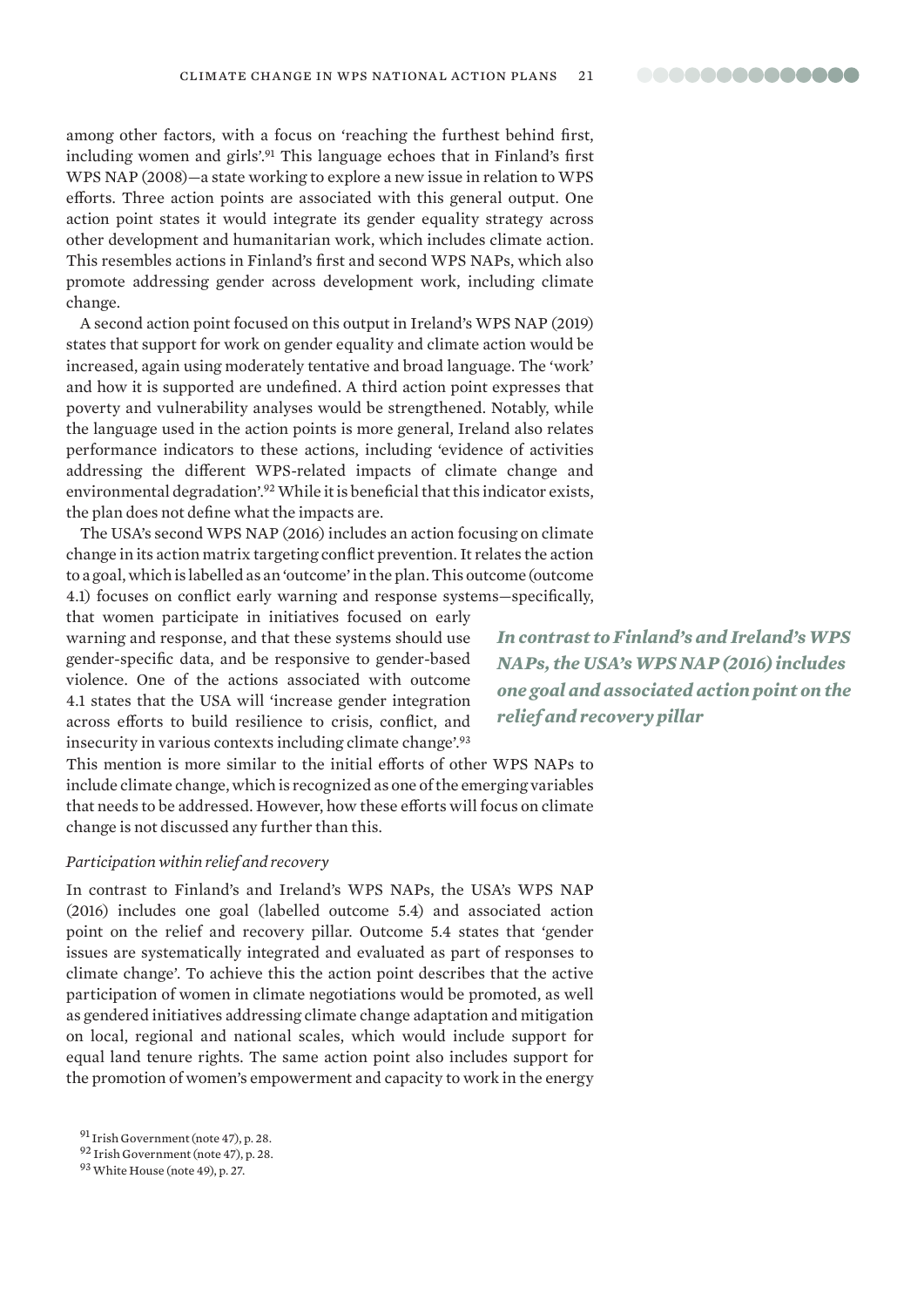sector.<sup>94</sup> The association of women's participation in climate governance as a response to climate change in the context of the relief and recovery pillar is of interest. While Ireland's and Finland's WPS NAPs associate this action with conflict prevention, the language in the USA's WPS NAP seems to suggest the need to promote women's participation in responding to the impacts of climate change after they already occur.

Of note is that climate change is not discussed as an issue in the USA's WPS strategy (2019). Even though the strategy includes initiatives related to the prevention and relief and recovery pillars—labelled as 'lines of effort'—they do not reference climate change, either in general goals or related activities. For example, the first line of effort states a goal of increasing women's participation in processes to 'prevent and resolve conflicts, prepare for disasters, and set conditions for stability during post conflict and post-crisis efforts'.<sup>95</sup> Related points in the strategy's approach to this theme focus on women's participation in security sector reform, conflict prevention, resolution and peacebuilding activities.

#### **Who participates and how?**

While the WPS NAPs of Finland, Ireland and the USA all mention their support and promotion of women's participation, especially in relation to climate change governance, the actions are generally unspecific with regard to clarifying support for inclusivity. The WPS NAPs mention the need to consider different identities in various narrative sections of the plans. These mentions do not occur directly in the action matrices.

For example, in an introductory narrative section entitled 'Statement of national policy', the USA's WPS NAP (2016) states that the execution of the WPS NAP is 'guided by the principle of inclusion', and is consequently 'seeking out the views and meaningful participation of a wide variety of stakeholders'.<sup>96</sup> These stakeholders include women, men, girls, boys and individuals from different marginalized and socio-economic groups. Ireland's WPS NAP (2019) specifically states that 'women are not a homogenous group and face many and varied forms of discrimination' within a discussion of the participation pillar.<sup>97</sup> Finland's WPS NAP (2012) discusses how its development policy is based on a human rights approach, and as such promotes the status of women, children, different minorities, indigenous peoples, individuals with disabilities, those living with HIV/ AIDS, and individuals of sexual and gender minority groups.<sup>98</sup> Similarly, Finland's WPS NAP (2018) explains that the country's work on the WPS Agenda is based on national policies on gender equality and human rights. It follows by stating that 'women, men, girls and boys are not homogenous groups', and their needs and identities are 'shaped by circumstances and impact the way in which they experience persecution and discrimination'.<sup>99</sup>

<sup>95</sup> US Government (note 80), p. 6.

<sup>94</sup>White House (note 49), p. 30.

<sup>96</sup>White House (note 49), p. 2.

<sup>97</sup> Irish Government (note 47), p. 16.

<sup>98</sup> Finnish Ministry for Foreign Affairs, *UN Security Council Resolution 1325 (2000) 'Women, Peace and Security': Finland's National Action Plan 2012–2016* (note 51), p. 12.

<sup>&</sup>lt;sup>99</sup> Finnish Ministry for Foreign Affairs (note 48), p. 19.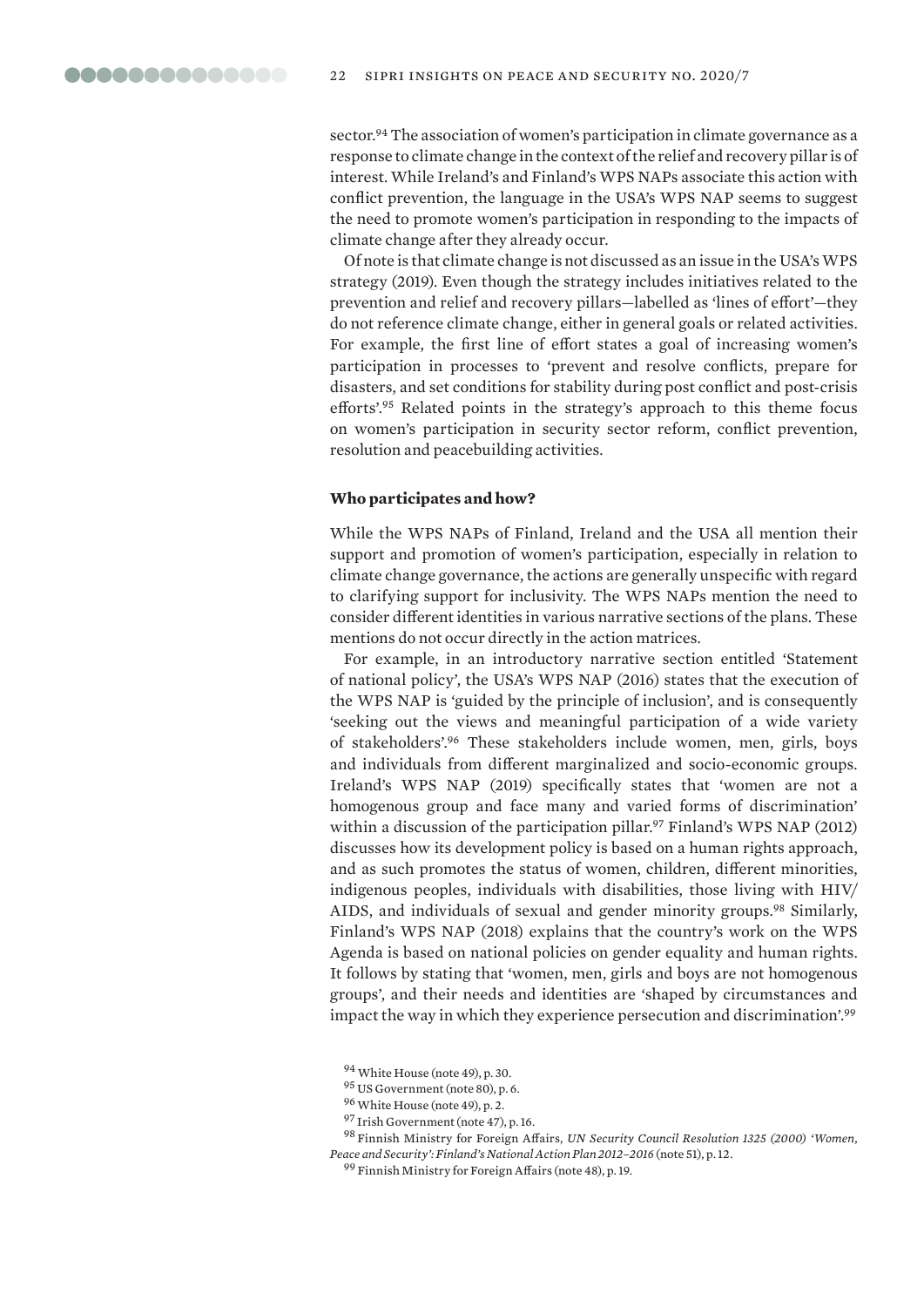While it follows that these principles apply throughout the discussed WPS NAPs of Finland, Ireland and the USA, the goals and action points relating to climate change do not explicitly clarify support for the participation of diverse groups of women, domestically or abroad. Each of these plans is from a donor state, which externally orients its goals and actions focused on climate. Each plan further lists governmental ministries or departments focusing on foreign affairs or international development as responsible actors.<sup>100</sup> Finland's and Ireland's WPS NAPs offer the most specific delimitations of groups they support within their actions, with the geographical descriptors of 'least developed countries' (Finland 2012) and the Pacific SIDS (Ireland 2019).

However, while the WPS NAPs of Finland and Ireland do not granularly define who they are supporting and how, they generally focus on women's participation in relevant action points, rather than their vulnerability. Finland's WPS NAP (2012) briefly mentions how women's social roles as caretakers of household water supplies make them more vulnerable in contexts affected by environment and insecurity, as an apparent rationale for promoting conflict- and environment-sensitive policies. On the other hand, the USA's WPS NAP (2016) arguably has a comparatively stronger focus on women's vulnerability in relation to climate change effects. This is apparent from the explicit statement that'women and girls in the developing world are disproportionately vulnerable' to climate change effects.<sup>101</sup> As mentioned, the labelling of women as vulnerable and being associated with children may discursively undermine their agency, and negate focus on broader issues that caused these risks.<sup>102</sup> Further, while the US WPS NAP includes a clause recognizing that 'climate change affects everyone', it targets its discussion and actions internationally, even though climate change has domestic human security consequences for women of different demographics in the USA.<sup>103</sup>

#### VI. Discussion and ways forward

This paper has explored the uptake and action surrounding climate change and climate-related security risks in the WPS NAPs analysed. It has examined how climate change is framed, and then how it is discussed and acted on in relation to the four WPS Agenda pillars. While it is positive that a number of WPS NAPs include climate change, the paper argues for the need to further integrate climate change into WPS work and WPS NAP goals and action. It further argues for the necessity to move away from language discussing climate change and its impacts as threats in relation to the WPS Agenda.

The action points observed throughout the analysed WPS NAPs support the argument that they are a mechanism to back women's participation in

<sup>100</sup> Finnish Ministry for Foreign Affairs, *UN Security Council Resolution 1325 (2000) 'Women, Peace and Security': Finland's National Action Plan 2008–2011* (note 51); Finnish Ministry for Foreign Affairs, *UN Security Council Resolution 1325 (2000) 'Women, Peace and Security': Finland's National Action Plan 2012–2016* (note 51); Finnish Ministry for Foreign Affairs (note 48); Irish Government (note 47); and White House (note 49). See e.g. Shepherd et al. (note 72).

<sup>101</sup> White House (note 49), p. 16.

<sup>102</sup> De Jonge Oudraat (note 6); and Kronsell (note 5).

<sup>103</sup>White House (note 49), p. 16.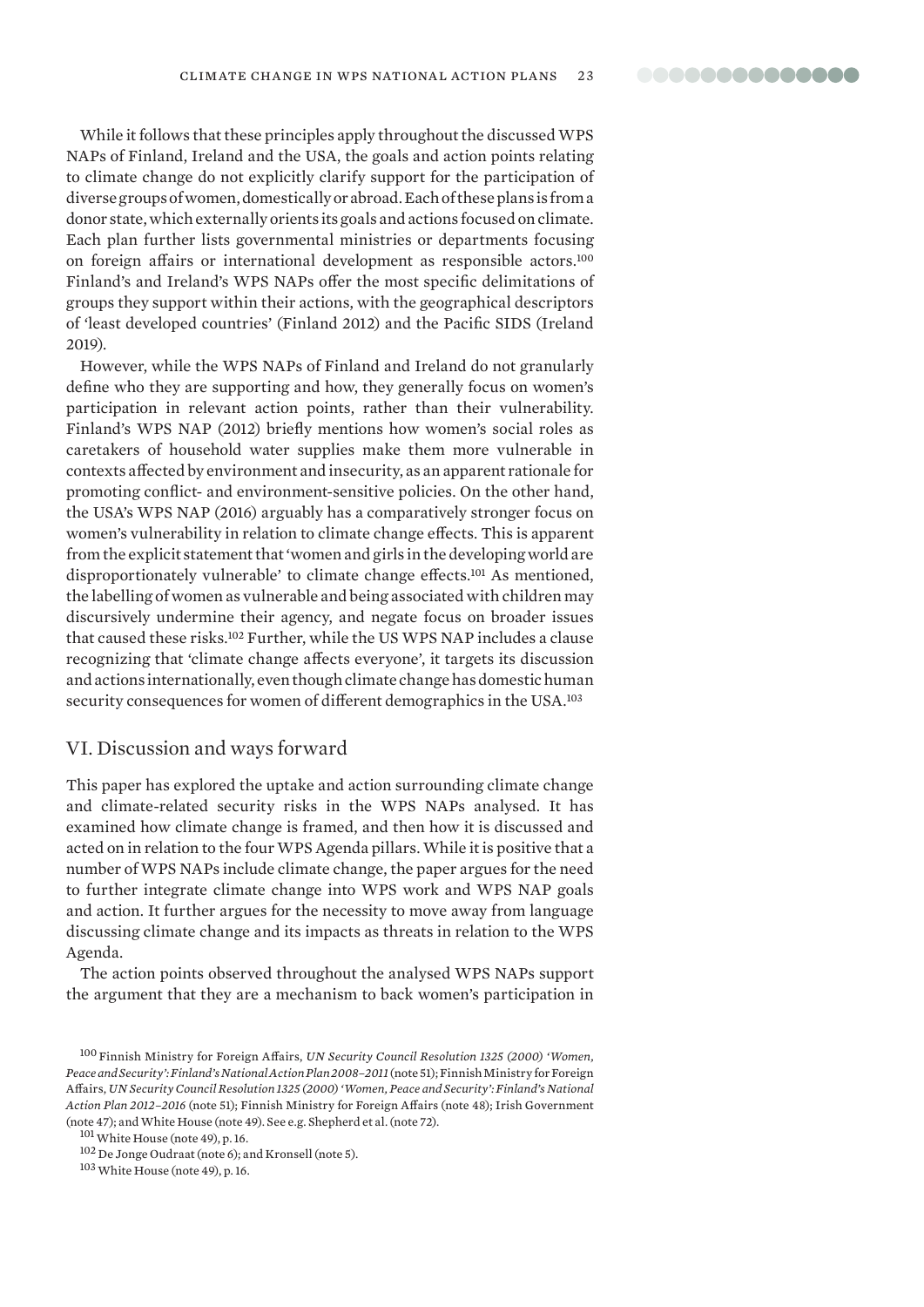addressing climate-related security risks.<sup>104</sup> However, there is significant room to bolster support for women's participation, and to clarify more inclusive support for diverse groups of women in the action points. This is especially apparent in the in-depth analysis where the implementing countries are donor states, and would be executing their actions in other countries. It is necessary to understand how human security risks experienced by women are understood within their own contexts.<sup>105</sup> A case in point is the footnote in Liberia's WPS NAP (2009), published prior to UN Resolution 2242 (2015), which clarified that while housing and natural resources are not discussed in UN Resolution 1325, the plan focuses on them due to consultations with stakeholders, including rural women, who identified it as a concern. Climate change and environmental issues are subsequently, if briefly, mentioned as additionally relevant.<sup>106</sup> How climate change affects the human security of women will change based on context and demographics.<sup>107</sup>

Some plans do not integrate climate change into action points, but highlight the effects of environmental challenges on women, notably natural disasters (see Bangladesh's WPS NAP, 2019). Namibia's WPS NAP (2019), which also focuses on relief and recovery after natural disasters for women and girls in its action matrix, seems to implicitly work to address barriers that would affect women's ability to adapt to climate change (through actions related to the protection pillar that promote ensuring equal access and rights to resources to promote sustainable livelihoods for women).<sup>108</sup> As states continue to integrate climate-related security risks into their WPS NAPs, it is important to understand what structural challenges are experienced by different groups of women and girls in their own contexts that inhibit them from adapting to their changing environment.

With regard to links between climate change, gender and security, it is positive that certain WPS NAPs have begun to address this. However, the overall lack of attention to this area in all of the studied WPS NAPs, and tentative language in Finland's and Ireland's WPS NAPs surrounding

*There is significant room to bolster support for women's participation, and to clarify more inclusive support for diverse groups of women in action points*

climate change and security, indicate a need for increased focus, research and investment in this area across WPS NAPs. States should move beyond the simple narrative recognition of UN Resolution 2242 or climate change as an emerging challenge, and incorporate unique and concrete goals and actions comprehensively addressing climaterelated security risks. To do so it is important to understand

how different groups of women directly affected by climate and conflict experience human security impacts, and address these accordingly.<sup>109</sup> Similarly, it is important to ensure the meaningful participation of all affected groups in policies and governance aimed at preventing immediate and long-term security risks.

 $104$  True (note 11).

<sup>105</sup> Kronsell (note 5).

<sup>106</sup> Liberian Ministry of Gender and Development (note 71).

<sup>107</sup> Kaijser and Kronsell (note 39).

<sup>108</sup> Namibian Government (note 64), pp. 29–31.

<sup>109</sup> Kronsell (note 5); and Tanyag and True (note 2).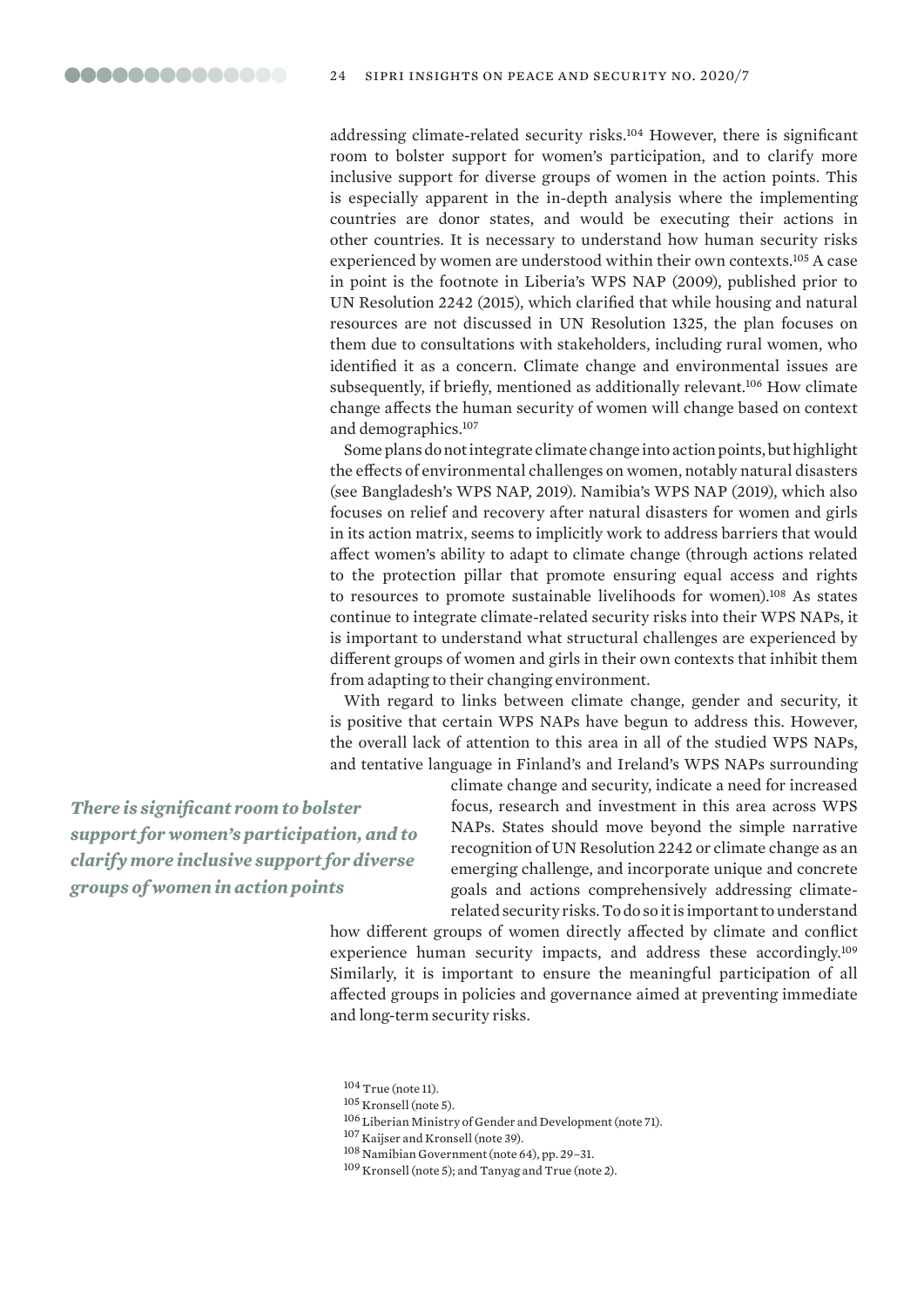As states continue to integrate work focusing on climate change, gender and security into their WPS NAPs, it is important to consider how climate change is framed as a security issue. Framing climate change as an external threat misrepresents its immediate and long-term impacts on women's human security, as well as insecurity and crises more generally. The risks of climate change to security—human or otherwise—correspond to the abilities of individuals and populations to adapt to and cope with the effects.<sup>110</sup> This threat framing could also arguably limit opportunities for comprehensively responding to climate-related security risks in the WPS Agenda and WPS NAPs. For example, it is positive that Finland's WPS NAP (2018) 'explores specific challenges and/or opportunities presented to women by climate change, and access to, use and control of land and other natural resources'.<sup>111</sup> This is an action that would support women as actors in conflict prevention and peacebuilding.

Discussing climate change as a threat in policy—as seen in UN Resolution 2242 and the UN Secretary-General's 2019 report on WPS—can result in immediate responses resulting in 'defined winners and losers'.<sup>112</sup> This should be considered in the context of the WPS Agenda and associated plans and policies. As progress on the WPS Agenda and WPS NAPs continues, attention should be paid to ensuring that women are not overwhelmingly framed as vulnerable to threats associated with climate change and insecurity in the agenda's associated policies, plans and programmes. The WPS Agenda and the associated WPS NAPs have the potential to promote active participation of diverse groups of women in decision making surrounding climate-related security risks on all scales, and across all pillars (prevention, participation, protection, and relief and recovery). Active participation would allow for improved prevention of and response to climate-related security risks experienced by women and their broader communities. Moving forward, issues of active participation should be emphasized, as well as the need to address structural barriers that may inhibit women's full participation.

The 2019 report of the UN Secretary-General on WPS called for increased and immediate action on gender, insecurity and climate change.<sup>113</sup> The impacts of climate change and insecurity for gender equality and the human security of women and girls make climate security important for the WPS Agenda. However, this study found that few WPS NAPs published in English directly acknowledge or include action on climate change, or climate-related security risks. This paper demonstrates that there is significant space to improve action in this area within the WPS Agenda and WPS NAPs. For work on climate change, gender and conflict, 'strategic connections in policy are needed to link up programmes and resourcing that emphasise women's capacity for leadership in peacebuilding and climate change'.<sup>114</sup> WPS NAPs arguably represent one potential tool to make these links, in addition to links among sustainable development, peace and security goals.<sup>115</sup>

115 True (note 11).

<sup>110</sup> UN and World Bank (note 4); and Sultana (note 31).

<sup>111</sup> Finnish Ministry for Foreign Affairs (note 48), p. 34.

<sup>112</sup> Mobjörk et al. (note 21), p. 4; UN Security Council Resolution 2242 (note 8); and UN Security Council (note 9). 113 UN Security Council (note 9).

<sup>114</sup> Tanyag and True (note 2), p. 38.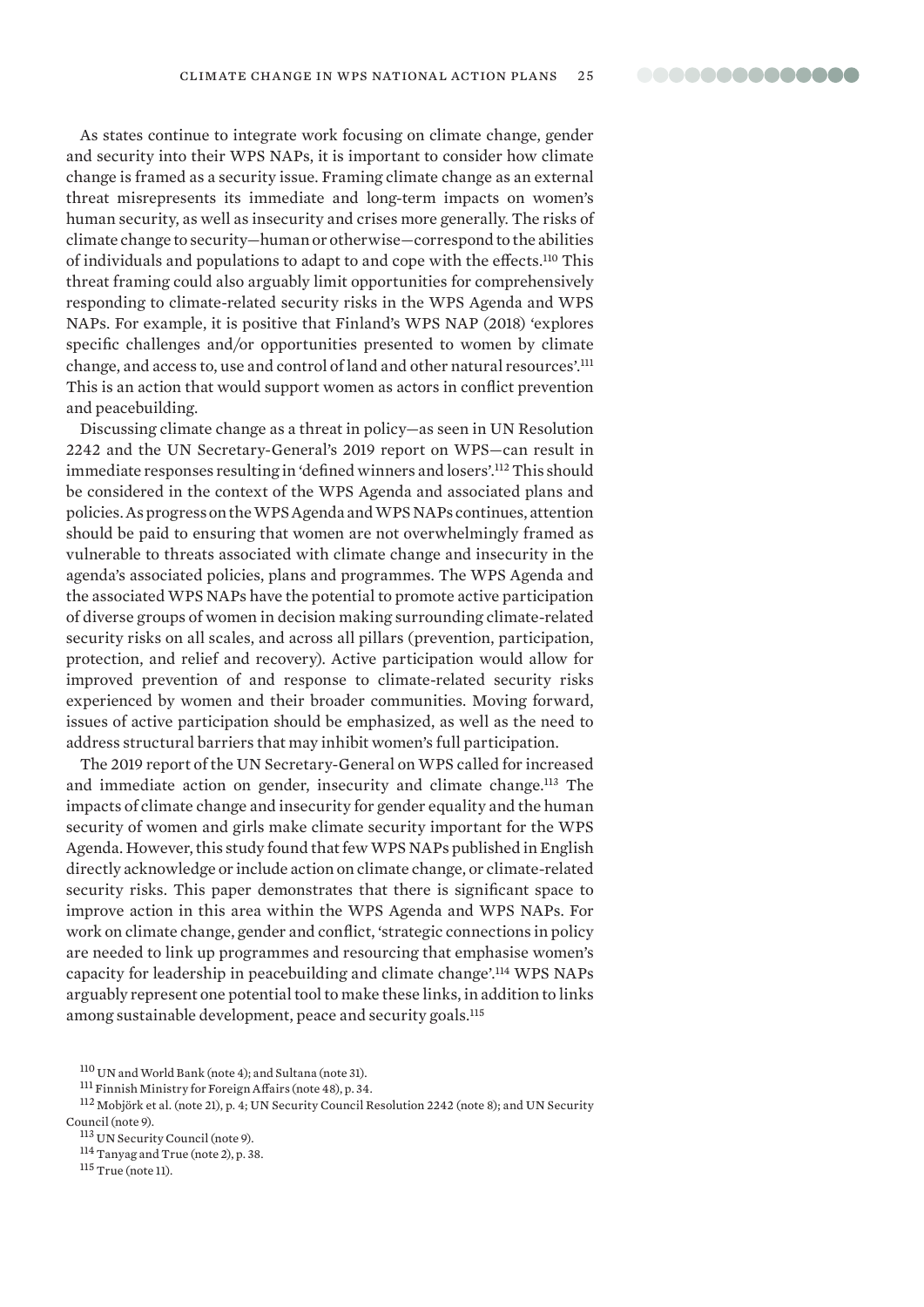**Table 1.** Women, Peace and Security national action plans and the inclusion of climate change

| Women, Peace and Security Direct reference<br>national action plan | to climate<br>change | No. of goals<br>referencing<br>climate change | No. of actions<br>referencing<br>climate change |
|--------------------------------------------------------------------|----------------------|-----------------------------------------------|-------------------------------------------------|
| Afghanistan                                                        |                      |                                               |                                                 |
| 2015                                                               | $\rm No$             |                                               |                                                 |
| Albania                                                            |                      |                                               |                                                 |
| 2018                                                               | $\rm No$             |                                               |                                                 |
| Angola                                                             |                      |                                               |                                                 |
| 2017                                                               | $\rm No$             |                                               |                                                 |
| Argentina                                                          |                      |                                               |                                                 |
| 2015                                                               | $\rm No$             |                                               |                                                 |
| Armenia                                                            |                      |                                               |                                                 |
| 2019                                                               | $\rm No$             |                                               |                                                 |
| Australia                                                          |                      |                                               |                                                 |
| 2012                                                               | $\rm No$             |                                               |                                                 |
| Austria                                                            |                      |                                               |                                                 |
| 2007                                                               | $\rm No$             |                                               |                                                 |
| 2012                                                               | No                   |                                               |                                                 |
| <b>Bangladesh</b>                                                  |                      |                                               |                                                 |
| 2019                                                               | Yes                  |                                               |                                                 |
| <b>Belgium</b>                                                     |                      |                                               |                                                 |
| 2009                                                               | $\rm No$             |                                               |                                                 |
| 2013                                                               | $\rm No$             |                                               |                                                 |
| 2017                                                               | $\rm No$             |                                               |                                                 |
| <b>Bosnia and Herzegovina</b>                                      |                      |                                               |                                                 |
| 2010                                                               | $\rm No$             |                                               |                                                 |
| 2013                                                               | No.                  |                                               |                                                 |
| 2017                                                               | Yes                  | 1                                             | 1                                               |
| <b>Brazil</b>                                                      |                      |                                               |                                                 |
| 2017                                                               | ${\rm No}$           | $\overline{a}$                                |                                                 |
| <b>Burkina Faso</b>                                                |                      |                                               |                                                 |
| 2012                                                               | $\rm No$             |                                               |                                                 |
| Cameroon                                                           |                      |                                               |                                                 |
| 2018                                                               | No                   |                                               |                                                 |
| Canada                                                             |                      |                                               |                                                 |
| 2011                                                               | $\rm No$             |                                               |                                                 |
| 2017                                                               | Yes                  |                                               |                                                 |
| <b>Central African Republic</b>                                    |                      |                                               |                                                 |
| 2015                                                               | No                   |                                               |                                                 |
| Chile                                                              |                      |                                               |                                                 |
| 2009                                                               | No                   |                                               |                                                 |
| 2015                                                               | No                   |                                               |                                                 |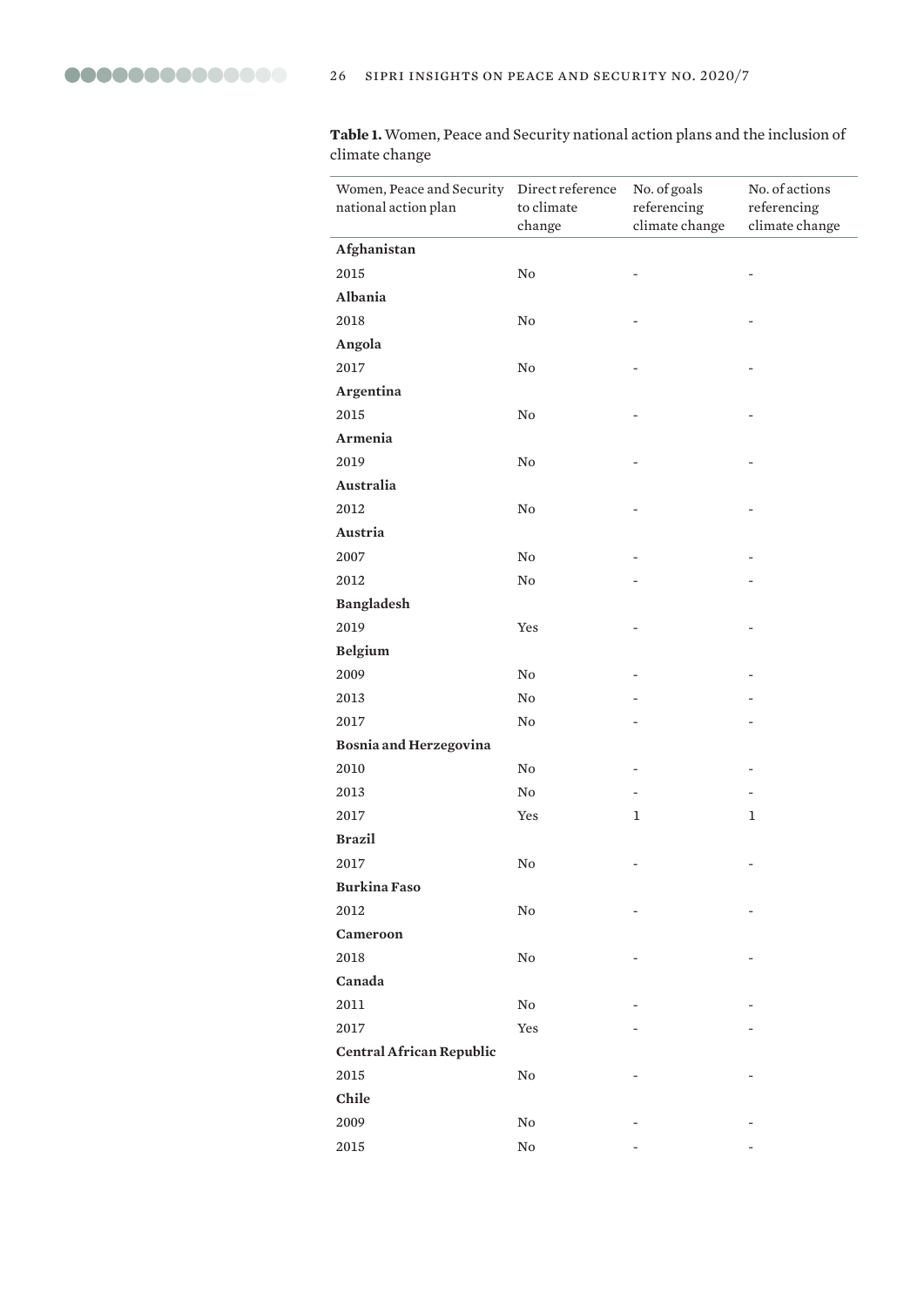

| Women, Peace and Security Direct reference<br>national action plan | to climate<br>change | No. of goals<br>referencing<br>climate change | No. of actions<br>referencing<br>climate change |
|--------------------------------------------------------------------|----------------------|-----------------------------------------------|-------------------------------------------------|
| Congo, Democratic                                                  |                      |                                               |                                                 |
| Republic of the                                                    |                      |                                               |                                                 |
| 2010                                                               | $\rm No$             |                                               |                                                 |
| 2019                                                               | $\rm No$             |                                               |                                                 |
| Côte d'Ivoire                                                      |                      |                                               |                                                 |
| 2008                                                               | $\rm No$             |                                               |                                                 |
| Croatia                                                            |                      |                                               |                                                 |
| 2011                                                               | $\rm No$             |                                               |                                                 |
| Czechia                                                            |                      |                                               |                                                 |
| 2017                                                               | $\rm No$             |                                               |                                                 |
| Denmark                                                            |                      |                                               |                                                 |
| 2005                                                               | No                   |                                               |                                                 |
| 2008                                                               | No                   |                                               |                                                 |
| 2014                                                               | $\rm No$             |                                               |                                                 |
| El Salvador                                                        |                      |                                               |                                                 |
| 2017                                                               | $\rm No$             | $\overline{\phantom{0}}$                      |                                                 |
| <b>Estonia</b>                                                     |                      |                                               |                                                 |
| 2010                                                               | ${\rm No}$           |                                               |                                                 |
| 2015                                                               | No                   |                                               |                                                 |
| Finland                                                            |                      |                                               |                                                 |
| 2008                                                               | Yes                  | 1                                             | 3                                               |
| 2012                                                               | Yes                  | $\mathbf 1$                                   | $\mathbf 5$                                     |
| 2018                                                               | Yes                  | 1 <sup>a</sup>                                | $\mathbf 1$                                     |
| France                                                             |                      |                                               |                                                 |
| 2010                                                               | No                   |                                               |                                                 |
| 2015                                                               | $\rm No$             |                                               |                                                 |
| Gambia                                                             |                      |                                               |                                                 |
| 2012                                                               | ${\bf No}$           |                                               |                                                 |
| Georgia                                                            |                      |                                               |                                                 |
| 2011                                                               | ${\rm No}$           |                                               |                                                 |
| 2016                                                               | ${\rm No}$           |                                               |                                                 |
| 2018                                                               | ${\rm No}$           |                                               |                                                 |
| Germany                                                            |                      |                                               |                                                 |
| 2013                                                               | $\rm No$             |                                               |                                                 |
| 2017                                                               | ${\rm No}$           |                                               |                                                 |
| Ghana                                                              |                      |                                               |                                                 |
| 2012                                                               | ${\rm No}$           |                                               |                                                 |
| Guatemala                                                          |                      |                                               |                                                 |
| 2017                                                               | $\rm No$             |                                               |                                                 |
| Guinea                                                             |                      |                                               |                                                 |
| 2009                                                               | $\rm No$             |                                               |                                                 |
|                                                                    |                      |                                               |                                                 |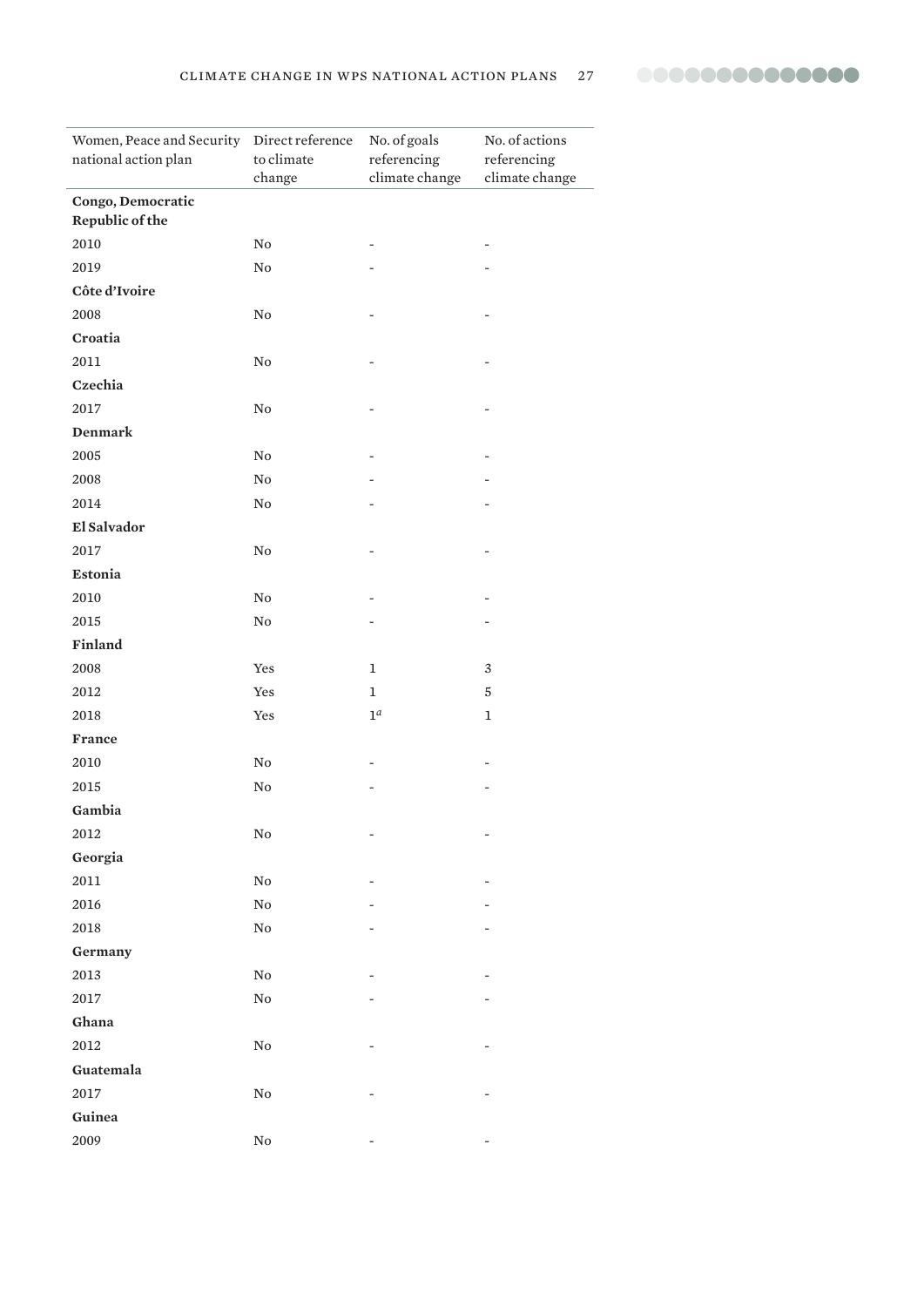| Women, Peace and Security<br>national action plan | Direct reference<br>to climate<br>change | No. of goals<br>referencing<br>climate change | No. of actions<br>referencing<br>climate change |
|---------------------------------------------------|------------------------------------------|-----------------------------------------------|-------------------------------------------------|
| Guinea-Bissau                                     |                                          |                                               |                                                 |
| 2010                                              | $\rm No$                                 |                                               |                                                 |
| <b>Iceland</b>                                    |                                          |                                               |                                                 |
| 2008                                              | $\rm No$                                 |                                               |                                                 |
| 2013                                              | $\rm No$                                 |                                               |                                                 |
| 2018                                              | No                                       |                                               |                                                 |
| <b>Indonesia</b>                                  |                                          |                                               |                                                 |
| 2015                                              | $\rm No$                                 |                                               |                                                 |
| <b>Iraq</b>                                       |                                          |                                               |                                                 |
| 2014                                              | $\rm No$                                 |                                               |                                                 |
| <b>Ireland</b>                                    |                                          |                                               |                                                 |
| 2011                                              | $\rm No$                                 |                                               |                                                 |
| 2015                                              | $\rm No$                                 |                                               |                                                 |
| 2019                                              | Yes                                      | 2                                             | 5                                               |
| <b>Italy</b>                                      |                                          |                                               |                                                 |
| 2010                                              | $\rm No$                                 |                                               |                                                 |
| 2014                                              | $\rm No$                                 |                                               |                                                 |
| 2016                                              | Yes                                      |                                               |                                                 |
| Japan                                             |                                          |                                               |                                                 |
| 2015                                              | $\rm No$                                 |                                               |                                                 |
| Jordan                                            |                                          |                                               |                                                 |
| 2018                                              | $\rm No$                                 |                                               |                                                 |
| Kenya                                             |                                          |                                               |                                                 |
| 2016                                              | Yes                                      |                                               |                                                 |
| Korea, Republic of<br>(South Korea)               |                                          |                                               |                                                 |
| 2015                                              | No                                       | ٠                                             |                                                 |
| 2018                                              | ${\bf No}$                               | $\overline{a}$                                |                                                 |
| Kosovo                                            |                                          |                                               |                                                 |
| 2015                                              | ${\bf No}$                               |                                               |                                                 |
| Kyrgyzstan                                        |                                          |                                               |                                                 |
| 2013                                              | ${\rm No}$                               |                                               |                                                 |
| 2018                                              | ${\rm No}$                               |                                               |                                                 |
| Lebanon                                           |                                          |                                               |                                                 |
| 2019                                              | $\rm No$                                 |                                               |                                                 |
| Liberia                                           |                                          |                                               |                                                 |
| 2009                                              | Yes                                      |                                               |                                                 |
| Lithuania                                         |                                          |                                               |                                                 |
| 2011                                              | ${\rm No}$                               |                                               |                                                 |
| Luxembourg                                        |                                          |                                               |                                                 |
| 2018                                              | $\rm No$                                 |                                               |                                                 |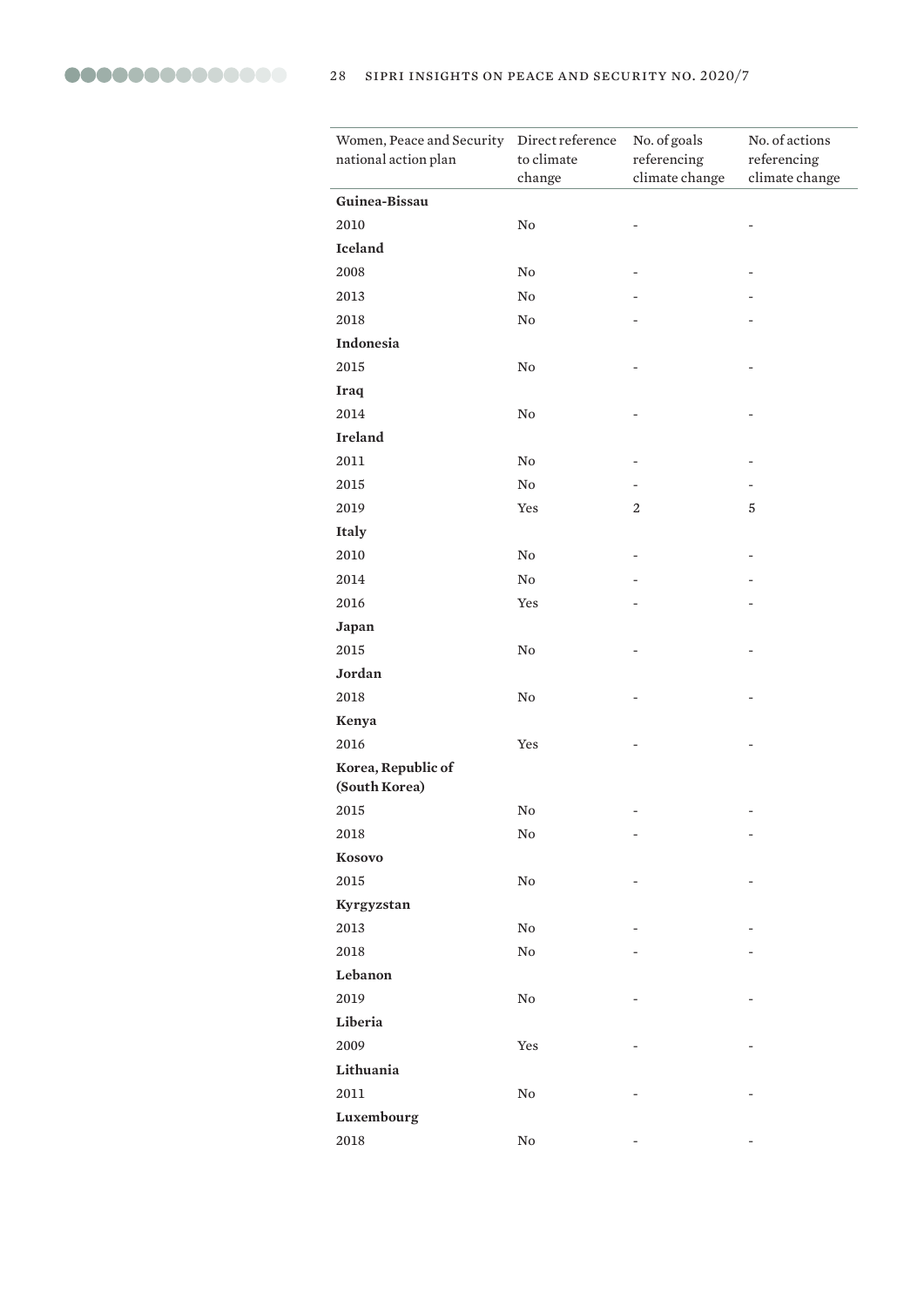| Women, Peace and Security Direct reference<br>national action plan | to climate<br>change | No. of goals<br>referencing<br>climate change | No. of actions<br>referencing<br>climate change |
|--------------------------------------------------------------------|----------------------|-----------------------------------------------|-------------------------------------------------|
| Macedonia, Former                                                  |                      |                                               |                                                 |
| Yugoslav Republic of                                               |                      |                                               |                                                 |
| 2013                                                               | $\rm No$             |                                               |                                                 |
| Moldova                                                            |                      |                                               |                                                 |
| 2018                                                               | $\rm No$             |                                               |                                                 |
| Montenegro                                                         |                      |                                               |                                                 |
| 2017                                                               | Yes                  |                                               |                                                 |
| Mozambique                                                         |                      |                                               |                                                 |
| 2018                                                               | $\rm No$             |                                               |                                                 |
| Namibia                                                            |                      |                                               |                                                 |
| 2019                                                               | Yes                  |                                               |                                                 |
| <b>Nepal</b>                                                       |                      |                                               |                                                 |
| 2011                                                               | $\rm No$             |                                               |                                                 |
| Netherlands, the                                                   |                      |                                               |                                                 |
| 2007                                                               | $\rm No$             |                                               |                                                 |
| 2014                                                               | $\rm No$             |                                               |                                                 |
| 2016                                                               | Yes                  |                                               |                                                 |
| New Zealand                                                        |                      |                                               |                                                 |
| 2015                                                               | $\rm No$             |                                               |                                                 |
| <b>Niger</b>                                                       |                      |                                               |                                                 |
| 2016                                                               | $\rm No$             |                                               |                                                 |
| Nigeria                                                            |                      |                                               |                                                 |
| 2013                                                               | $\rm No$             |                                               |                                                 |
| 2017                                                               | Yes                  |                                               |                                                 |
| <b>Norway</b>                                                      |                      |                                               |                                                 |
| 2006                                                               | No                   |                                               |                                                 |
| 2011                                                               | No                   |                                               |                                                 |
| 2015                                                               | ${\rm No}$           |                                               |                                                 |
| 2019                                                               | Yes                  |                                               |                                                 |
| Palestine                                                          |                      |                                               |                                                 |
| 2017                                                               | $\rm No$             |                                               |                                                 |
| Paraguay                                                           |                      |                                               |                                                 |
| 2015                                                               | $\rm No$             |                                               |                                                 |
| Philippines, the                                                   |                      |                                               |                                                 |
| 2010                                                               | $\rm No$             |                                               |                                                 |
| 2017                                                               | ${\rm No}$           |                                               |                                                 |
| Poland                                                             |                      |                                               |                                                 |
| 2018                                                               | ${\rm No}$           |                                               |                                                 |
| Portugal                                                           |                      |                                               |                                                 |
| 2009                                                               | $\rm No$             |                                               |                                                 |
| 2014                                                               | $\rm No$             |                                               |                                                 |
|                                                                    |                      |                                               |                                                 |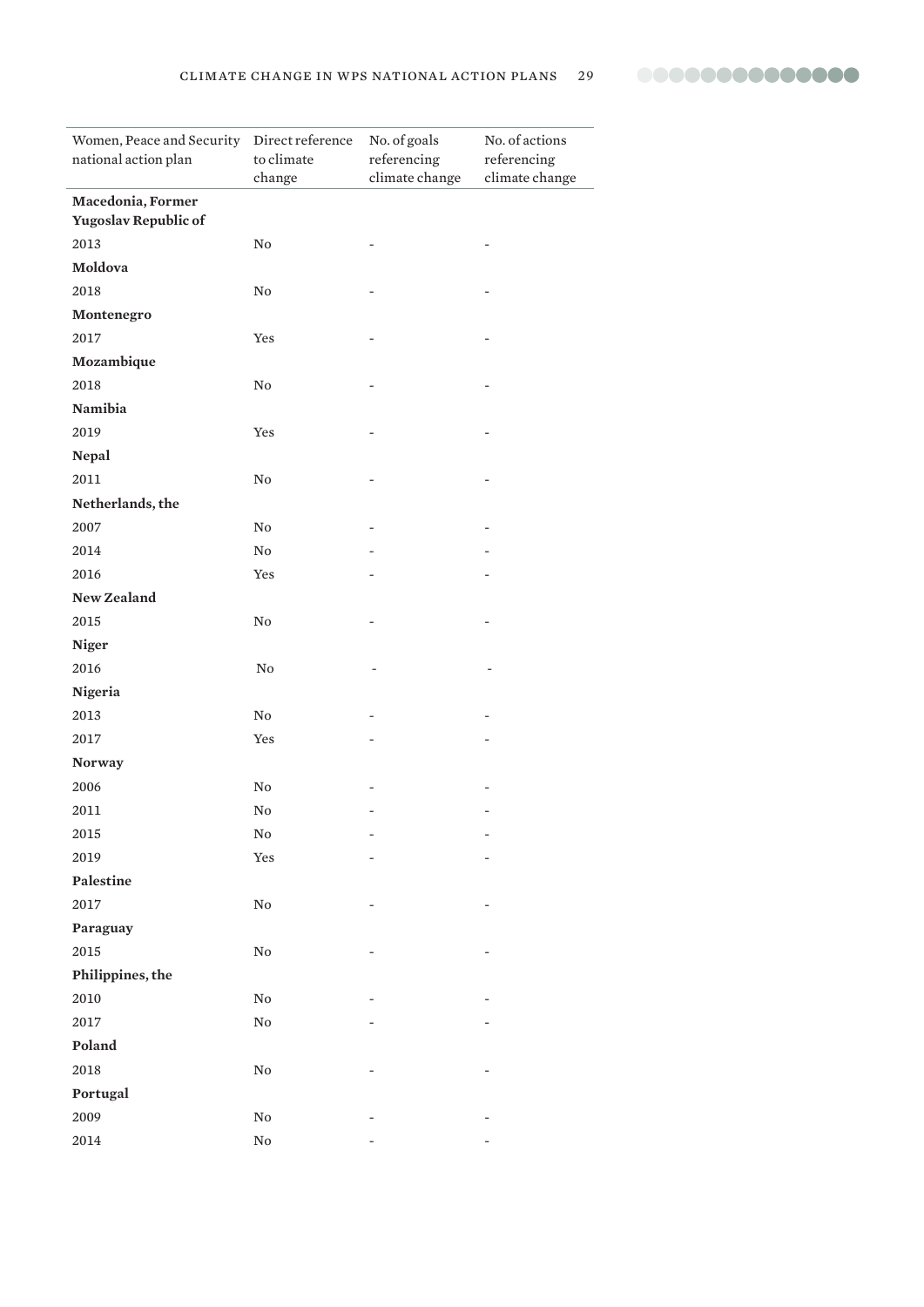| Women, Peace and Security Direct reference<br>national action plan | to climate<br>change | No. of goals<br>referencing<br>climate change | No. of actions<br>referencing<br>climate change |
|--------------------------------------------------------------------|----------------------|-----------------------------------------------|-------------------------------------------------|
| Romania                                                            |                      |                                               |                                                 |
| 2014                                                               | No                   |                                               |                                                 |
| Rwanda                                                             |                      |                                               |                                                 |
| 2009                                                               | $\rm No$             |                                               |                                                 |
| 2018                                                               | $\rm No$             |                                               |                                                 |
| Senegal                                                            |                      |                                               |                                                 |
| 2011                                                               | Yes                  |                                               |                                                 |
| Serbia                                                             |                      |                                               |                                                 |
| 2010                                                               | No                   |                                               |                                                 |
| 2017                                                               | No                   |                                               |                                                 |
| Sierra Leone                                                       |                      |                                               |                                                 |
| 2010                                                               | $\rm No$             |                                               |                                                 |
| Slovenia                                                           |                      |                                               |                                                 |
| 2010                                                               | $\rm No$             |                                               |                                                 |
| 2018                                                               | Yes                  | $1^a$                                         | $\mathbf{1}$                                    |
| <b>Solomon Islands</b>                                             |                      |                                               |                                                 |
| 2017                                                               | No                   |                                               |                                                 |
| South Sudan                                                        |                      |                                               |                                                 |
| 2015                                                               | $\rm No$             |                                               |                                                 |
| Spain                                                              |                      |                                               |                                                 |
| 2007                                                               | $\rm No$             |                                               |                                                 |
| 2017                                                               | Yes                  |                                               |                                                 |
| Sweden                                                             |                      |                                               |                                                 |
| 2006                                                               | No                   |                                               |                                                 |
| 2009                                                               | No                   |                                               |                                                 |
| 2016                                                               | $\rm No$             |                                               |                                                 |
| Switzerland                                                        |                      |                                               |                                                 |
| 2007                                                               | ${\bf No}$           |                                               |                                                 |
| 2010                                                               | ${\rm No}$           |                                               |                                                 |
| 2013                                                               | ${\bf No}$           |                                               |                                                 |
| 2018                                                               | ${\bf No}$           |                                               |                                                 |
| Timor-Leste                                                        |                      |                                               |                                                 |
| 2016                                                               | ${\bf No}$           |                                               |                                                 |
| <b>Togo</b>                                                        |                      |                                               |                                                 |
| $2011\,$                                                           | ${\bf No}$           |                                               |                                                 |
| Uganda                                                             |                      |                                               |                                                 |
| 2008                                                               | ${\bf No}$           |                                               |                                                 |
| Ukraine                                                            |                      |                                               |                                                 |
| 2016                                                               | ${\bf No}$           |                                               |                                                 |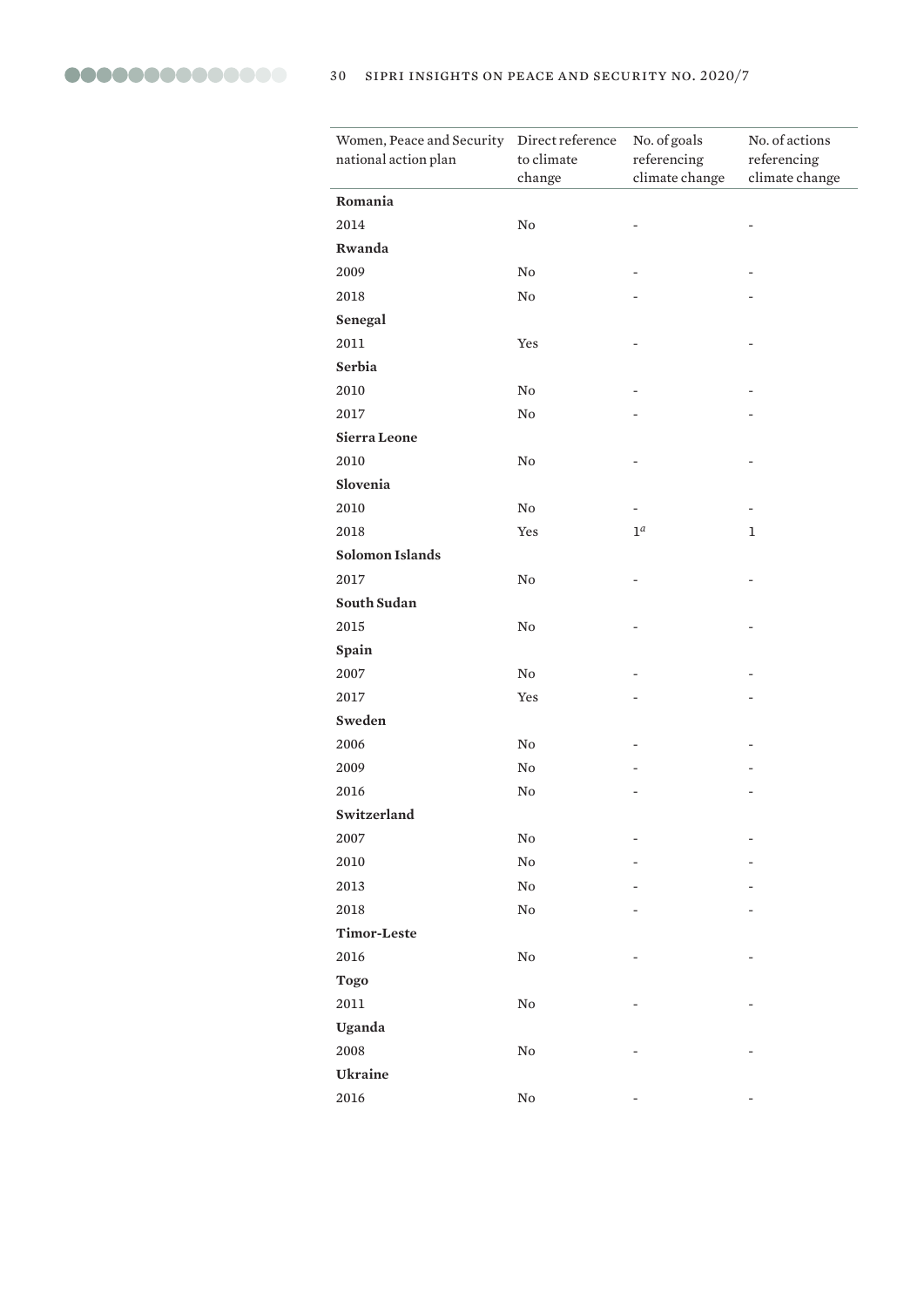

| Women, Peace and Security<br>national action plan | Direct reference<br>to climate<br>change | No. of goals<br>referencing<br>climate change | No. of actions<br>referencing<br>climate change |
|---------------------------------------------------|------------------------------------------|-----------------------------------------------|-------------------------------------------------|
| <b>United Kingdom</b>                             |                                          |                                               |                                                 |
| 2006                                              | N <sub>0</sub>                           |                                               |                                                 |
| 2012                                              | N <sub>0</sub>                           |                                               | -                                               |
| 2014                                              | N <sub>0</sub>                           |                                               |                                                 |
| 2018                                              | N <sub>0</sub>                           |                                               |                                                 |
| <b>United States</b>                              |                                          |                                               |                                                 |
| 2011                                              | N <sub>0</sub>                           | -                                             |                                                 |
| 2016                                              | Yes                                      | $2^{\alpha}$                                  | 2                                               |
| $2019$ (strategy)                                 | N <sub>0</sub>                           |                                               |                                                 |

- = a direct mention of climate change is not present in the narrative/action matrix of the national action plan.

*<sup>a</sup>* At least one of the goals is not directly discursively associated with climate change.